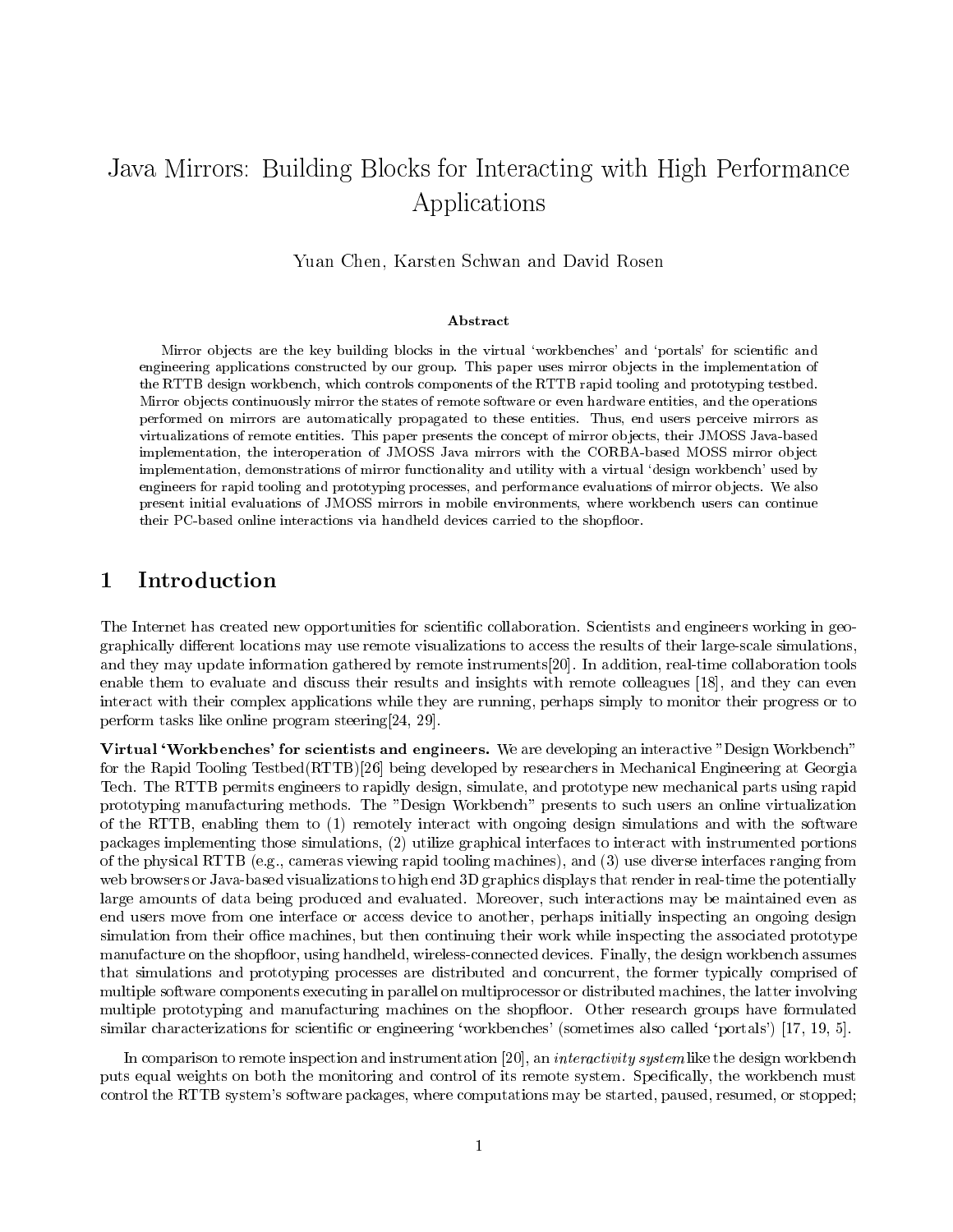the parameter values being used may be changed and ongoing results captured. Such controls may be performed using computers located on the shopfloor or from a remote web browser. While an experiment is being performed, multiple engineers may jointly observe ongoing computations, not only with respect to their final results, but also including the outputs of intermediate computational steps. Based on the insights thus derived, engineers can steer their simulations by changing certain simulation parameters, then view the results of these changes and possibly, experiment with alternative parameter settings. The intents are to (1) remove the need for the physical presence of end users in the laboratory, (2) speed up the process of running simulations via which users experiment with different designs and design parameters, and (3) support the rapid construction of such experiments utilizing both commercial and experimental simulation components. More detail on the design workbench appears in Section 4, and an earlier implementation of the design workbench is described in [26, 12].

Mirror ob jects { building blocks for distributed workbenches and portals. This paper presents the design and implementation of *mirror objects*[6, 9], which are key building blocks used in the RTTB design workbench and in other interactivity systems for high performance applications constructed by our group. Mirror ob jects provide the basic functionality needed for workbench construction, in that they `mirror' those behaviors of the target application being viewed or controlled via the workbench that are important to end users. Specically, the state of a mirror ob ject matches the state of an application component, because component updates trigger consequent updates of the mirror object's state. Furthermore, operations performed on the mirror object trigger updates to the application component that is being mirrored, thereby turning operations performed within the workbench into operations performed on the target application. Effectively, mirror objects are faithful virtualizations of applications components.

JMOSS Java mirrors. This paper uses the JMOSS Java implementation of mirror ob jects to implement the RTTB design workbench. We have also used mirror objects to monitor and tune high performance codes[9], and to implement scientific workbenches and portals, as described in [24] and in [30]. In ongoing work, mirror objects are being used to virtualize remote sensor devices in ubiquitous and embedded systems.

A previous publication by our group explains the design and implementation of the MOSS C/C++-based mirror ob jects, and their use for the online performance monitoring and steering of high performance, parallel and distributed codes[9]. This paper describes the JMOSS Java-based implementation of mirrors and their use for construction of realistic virtual workbenches. The main results presented in this paper (1) include performance evaluations that demonstrate the ability of JMOSS to mirror the state required for online control of the RTTB system via the design workbench, and (2) they show that the use of JMOSS mirrors exhibits overheads acceptable to high performance applications.

One advantage of Java (JMOSS) vs. non-Java (MOSS) mirror ob jects is their support of mobility. Such functionality makes it easy to construct mobile workbench components, where an end user can easily move his interactions from the desktop to a mobile device and back to the desktop, whenever needed. Three properties of JMOSS mirror ob jects are key to enabling such mobility. First, JMOSS mirrors may be moved at any time, by simple execution of a `move' command, typically performed in response to some user action, such as initiating the 'handoff' from the desktop machine to a palmtop device. Second, JMOSS mirrors may be directly associated with certain application state, or they may mirror other MOSS or JMOSS mirrors, thus making it easy to define and refine the amounts of state (and its presentation) needed for handheld vs. other interface and access devices. Third, JMOSS migrations can be customized, where each migration may choose what internal state is migrated, thereby making it easy to move subsets of the state to a handheld device with a small screen vs. moving larger amounts of state to a handheld with a larger screen and more memory.Or, even when migrating to a handheld device of the same type as used previously, if its memory already contains other useful data or if migration must be performed quickly despite slow network connections, then the migration of a JMOSS mirror object to it may be customized to reduce bandwith or memory needs and migration delays. Measurements presented in this paper also demonstrate the utility of customized migration for the design workbench. For instance, we show that customized migration and mirroring enable real-time updates of mirror ob jects, compared to `full' mirroring which results in delays for mirror updates exceeding 140ms for 100Kbyte data sets.

Hierarchical mirrors, mirror mobility, and customized migration are also useful for dynamic load balancing or to enable alternative representations and presentations of workbench components and data, making it easy for instance, to have simultaneous high resolution and wire-frame presentations of certain data, or to move a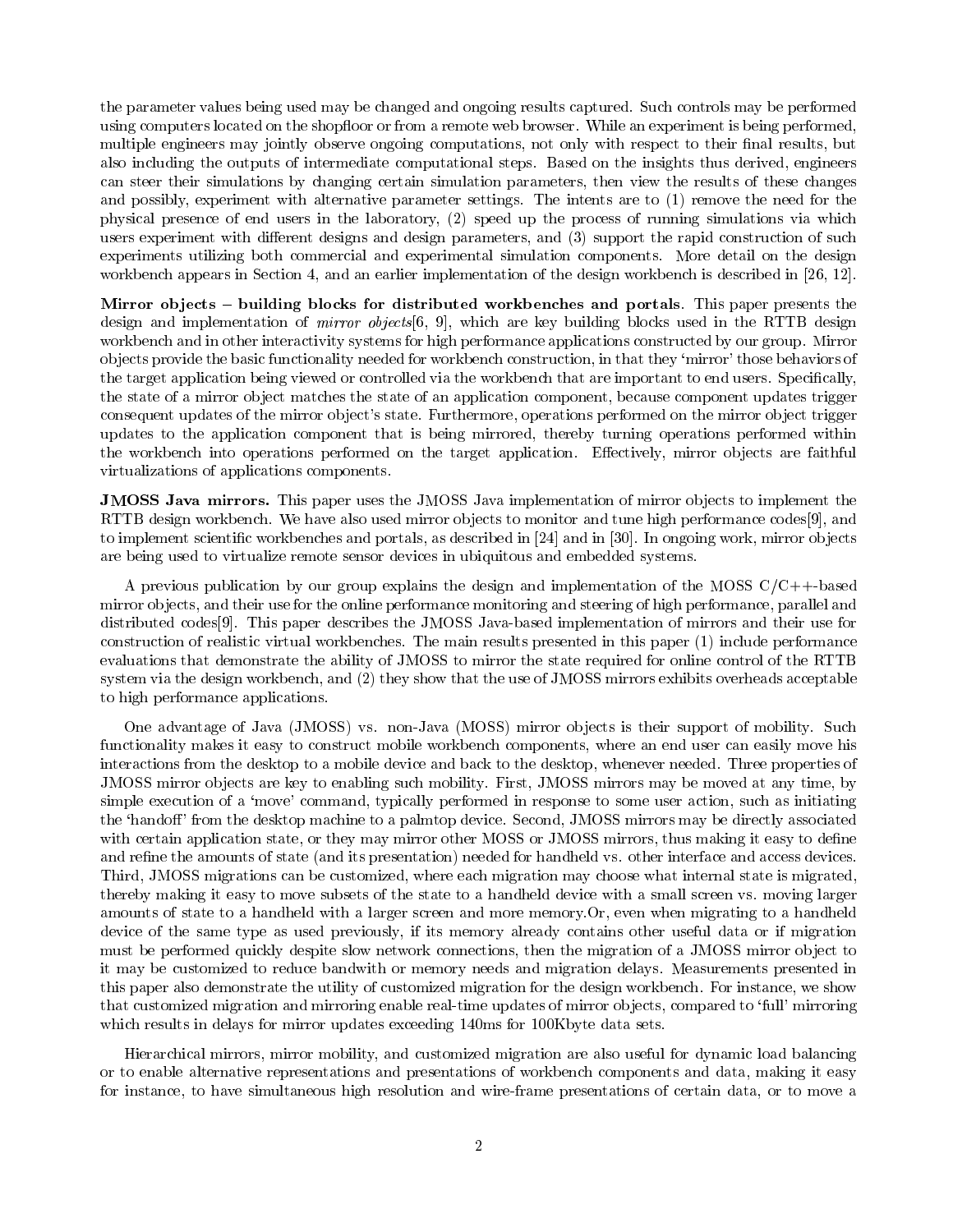

Figure 1: Mirror Object Architecture

rendering process from a highly to a lightly loaded machine. This paper does not explore these capabilities of mirrors in detail.

Interoperation of MOSS and JMOSS. In general, realistic engineering and scientic workbenches should offer both Java- and  $C/C++$ -based support. For the RTTB workbench, this implies the use of both MOSS and JMOSS in its implementation. Our motivation is twofold. First, the relative inability of Java to move large amounts of data prompts us to avoid using Java-based mirrors for certain workbench components, such as those that analyze the large outputs of the structural analyses performed for the mechanical parts being prototyped (e.g., the ProE finite element analysis code routinely outputs more than 100Kbytes of data even for small designs). Yet at the same time, second, it is important to permit workbenches to employ the wide variety of tools present in the Java domain, including the tools we use to generate 2D and 3D parts displays. These statements are equally true for the scientic workbenches we have constructed, which use Java-based tools like VisAD and Habanero<sup>[16]</sup> for smaller-scale visualizations and for collaboration, respectively, while also using non-Java tools like Vis5D or CAVE5D to create 3D or immensive displays of large data sets, or even using the parallel methods offered by POVRAY to perform high-quality rendering of such data in real-time. Given this variety of tools and implementation platforms, a useful workbench building block must support the mixed use of Java and non-Java tools. The MOSS/JMOSS mirror ob jects presented in this paper constitute such building blocks.

The overheads implied by interoperation of Java with non-Java programs are also evaluated in this paper. For example, we show that data conversion from raw data to Java objects is not overly expensive, typically adding less than 15% to data transfer costs. In addition, we show that the monitoring overheads implied by using JMOSS mirror objects are only slightly larger than those experienced by basic Java socket connections transferring the same amounts of data.

**Overview**. The remainder of this paper first provides an overview of the Mirror Object Model in Section 2. In Section 3, we discuss the key JMOSS concepts and their implementation. The use of mirror objects for constructing the RTTB workbench is demonstrated in Section 4. Performance evaluations and microbenchmarks appear in Section 5. Related work is discussed in Section 6, and Section 7 contains conclusions and future work.

## 2 The Mirror Object Model

Basic functionality. The Mirror Ob ject Model views all application-level entities as ob jects with associated methods and state, even when the application is actually written in Fortran or C. To implement mirroring, we thus rely on the target applications' instrumentation. The results presented in this paper use manual instrumentation methods, but better methods are well-known, including source code annotations[9, 13], compiler and linker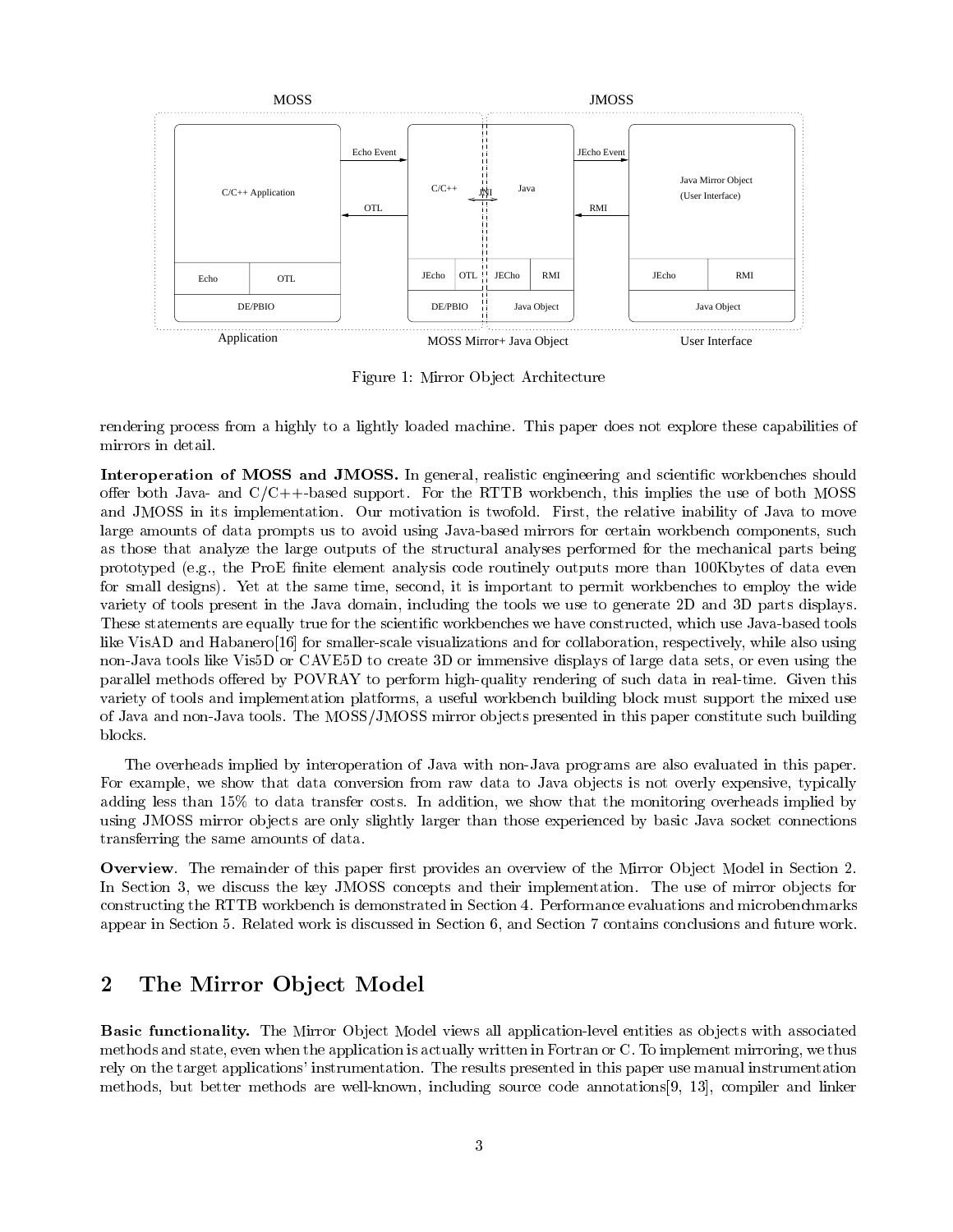support, or even runtime binary editing [14]. In any case, mirror objects are 'linked' to the target applications they mirror via asynchronous events updating their states in response to application-level state changes. Specically, the JMOSS implementation of mirror objects generates for each state change in an instrumented applicationlevel object a monitoring event, which is forwarded to the mirror object and updates its state. This process is asynchronous, in that application-level state changes are not delayed until mirror-level state changes have been completed. Our motivation is to avoid imposing unnecessary overheads on the high performance applications monitored and controlled by mirror objects.

The intent of mirror objects is to be faithful virtualizations of the application components they mirror. Thus, methods executed on mirrors that update their internal states must result in updates performed on applicationlevel components. Such updates are implemented via synchronous remote method invocations that trigger `steering' actions on application components. Details on program steering infrastructures and instrumentation appear in  $[29, 9]$ . For this paper, it suffices to state that an update operation on a mirror object is not complete until the steering action on the target application component has been performed. The purpose is to offer a simple update model to workbench users. In JMOSS, both the monitoring and the update consistency models may be adjusted for each mirror object, by changing its monitoring and update policies, respectively. Such policy changes are not explored here, but are discussed elsewhere in the context of useful consistency policies for distributed objects on shared and distributed memory machines (see [27]).

Mirror objects also contain the additional methods and/or derived state implied by the roles they play in virtual workbenches. They may offer certain state transformation of display methods, for instance, so that they render transformed and not raw, unintelligible application state[24, 30].

In general, then, the Mirror Object Model places interactivity and transformation methods and state into "mirror ob jects", requiring the application to be instrumented, but not requiring it to be enhanced with all of the additional state and methods implied by its interactive use. Mirror ob jects are analogues of the `ob jects' contained in the target applications, sharing their state via monitoring and implementing their updates via remote method invocation.

Application programs may be mirrored many times and in many places, as per their instrumentation. In addition, a single application 'object' may be associated with any number of mirror objects, where by default, all mirrors observe the same application-level changes, and an operation executed on any mirror is synchronously reflected to the application-level object being mirrored. Thus, inherent in mirror objects is basic support for multiple observers and operators able to view the same data, each in ways customized to their individual needs. Not built into basic mirror objects are application-dependent update semantics, such as those that may require multiple mirrors to perform updates before the application-level object is updated. Finally, mirror objects themselves may be further mirrored, thereby creating hierarchies of mirrors and thereby, enabling the interactivity system to supply the application- and mirror-derived data they need to new ob jects and methods providing useful functionality.

MOSS and JMOSS mirror ob jects. Figure 1 depicts the architecture of MOSS and JMOSS mirror ob jects. MOSS is an implementation of mirror objects based on CORBA [9, 6] and supports both Fortran and  $C/C++$ target applications.

JMOSS is the implementation of mirror ob jects realized in Java and evaluated in detail in this paper. JMOSS interoperates with MOSS mirror objects and/or with instrumented non-Java programs via a C-Java converter for the basic data types being exchanged between both. Monitored state of application objects required by mirrors is represented as typed monitoring events and propagated using the ECho and JECho event distribution systems, respectively, for MOSS and JMOSS objects. ECho and JECho, described in detail in [7] and in [30], implement the asynchronous transport of typed events via publish/subscribe communication infrastructures. Specically, each mirror object subscribes to the event channels to which the application-level monitoring events they desire are sent. Thus, one mirror object can also receive events emanating from multiple application components, for instance to track timings or durations of certain application-level actions. Conversely, to propagate to application components the state changes resulting from operations on mirror objects, a MOSS mirror uses a thin object invocation layer termed the Object Transport Layer (OTL), whereas a JMOSS mirror object employs Java's remote method invocation (RMI) facility.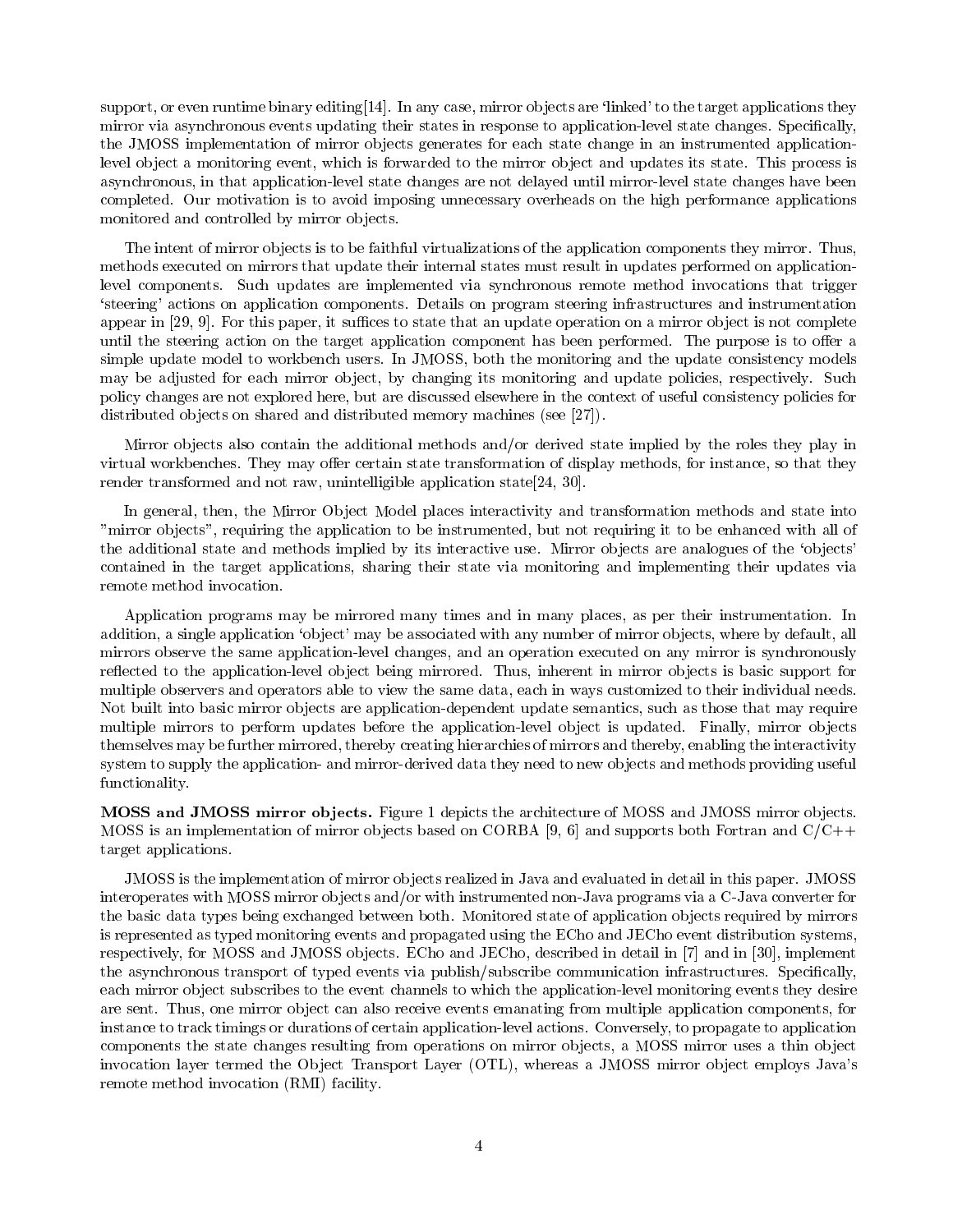Figure 1 depicts a scenario in which a MOSS mirror object is further mirrored into the Java domain, using JMOSS. ECho events transport application-level updates to the MOSS mirror, and JECho events transport MOSS mirror updates to JMOSS mirrors. Performance evaluations appearing in Section 5 will evaluate the total delays and the data throughput experienced by this configuration. They will also evaluate the delays implied by JMOSS mirror object updates first propagated via RMI to MOSS objects and then propagated via OTL to application-resident ob jects. The versions of ECho and JECho employed in these experiments are those described in [7] and [30], using the underlying DataExchange and PBIO typed event representations[8]. Finally, it is the Java mirror object that either acts as or interacts with some Java- or browser-based user interface. We next describe those details of the JMOSS implementation required to understand its more advanced functionality, such as migration.

#### 3 3 JMOSS Implementation

We have already explained how JMOSS/MOSS utilize the ECho and JECho publish/subscribe communication infrastructures for purposes of monitoring ob ject state, and how updates on mirror ob jects are propagated to the application via RMI and OTL method invocations and via program steering functionality. Furthermore, for propagating updates on mirror objects to application-level objects, the lightweight OTL object transport layer are used by MOSS and JMOSS uses Java's standard implementation of RMI. Both ECho and JECho offer efficient implementations of event channels, but only JECho offers facilities for runtime migration, which are used in the JMOSS implementation of migratable mirror ob jects.

This section will describe the JMOSS implementation, specifically focusing on its additional functionality compared MOSS. We discuss interesting issues with the implementation and use of JMOSS concern the manner in which Java ob jects are instrumented, the interoperation of JMOSS with MOSS ob jects, Java mirror migration, the customization of such migration and customized mirroring. We also discuss implementation choices and possible improvements.

The remainder of this section explains sample mirror objects and their implementation in more detail, using the RTTB application as an example.

Interoperation of MOSS and JMOSS Ob jects. MOSS and JMOSS ob jects interact via the Java native interface. Specifically, a MOSS mirror produces events described in some standard native form. These events are received by the MOSS native library linked with the JVM, then converted to Java ob jects, followed by the invocation of appropriate JECho-provided Java event delivery methods. JMOSS's Java/native translation library translates Java ob jects to/from native data represented with the PBIO binary data format. Conversely, a Java mirror object interacts with a MOSS object by calling native procedures in the MOSS library. Java Object and JMOSS Mirrors . Now we describe how to make an existing Java ob ject available for steering and monitoring and how to create its mirror object. The interactions of any JMOSS mirrors with a Java object are controlled by a 'wrapper' object. Each such wrapper controls access to the internal state of the Java object. Such state is read by calling the wrapper's `get attribute' methods, and it is updated with `set attribute' methods. The wrapper also propagates state updates to Java mirror ob jects, by creation of appropriate event channels, subscription to such channels as a provider, and publication of the state to the JMOSS mirrors that have subscribed to the channel. Finally, the wrapper handles invocations on Java application object by updating its internal state and invoking the proper methods on Java application object. Figure 2 shows the relationship between Java application object(Java object corresponding to MOSS mirror in our object model), Java wrapper object and JMOSS mirror ob ject in interactive program.

JMOSS provide a tool called jmossw wrapper generator assists users in the creation of wrappers for existing Java object. With the help of *jmossw*, to create a wrapper, users:

- 1. Define JMOSS mirror interface in Java, which is a remote interface that extends java.rmi.Remote;
- 2. Define State class, which defines the interesting state to be contained in the Java application object;
- 3. Use jmossw to generate a wrapper class from mirror interface and State class; and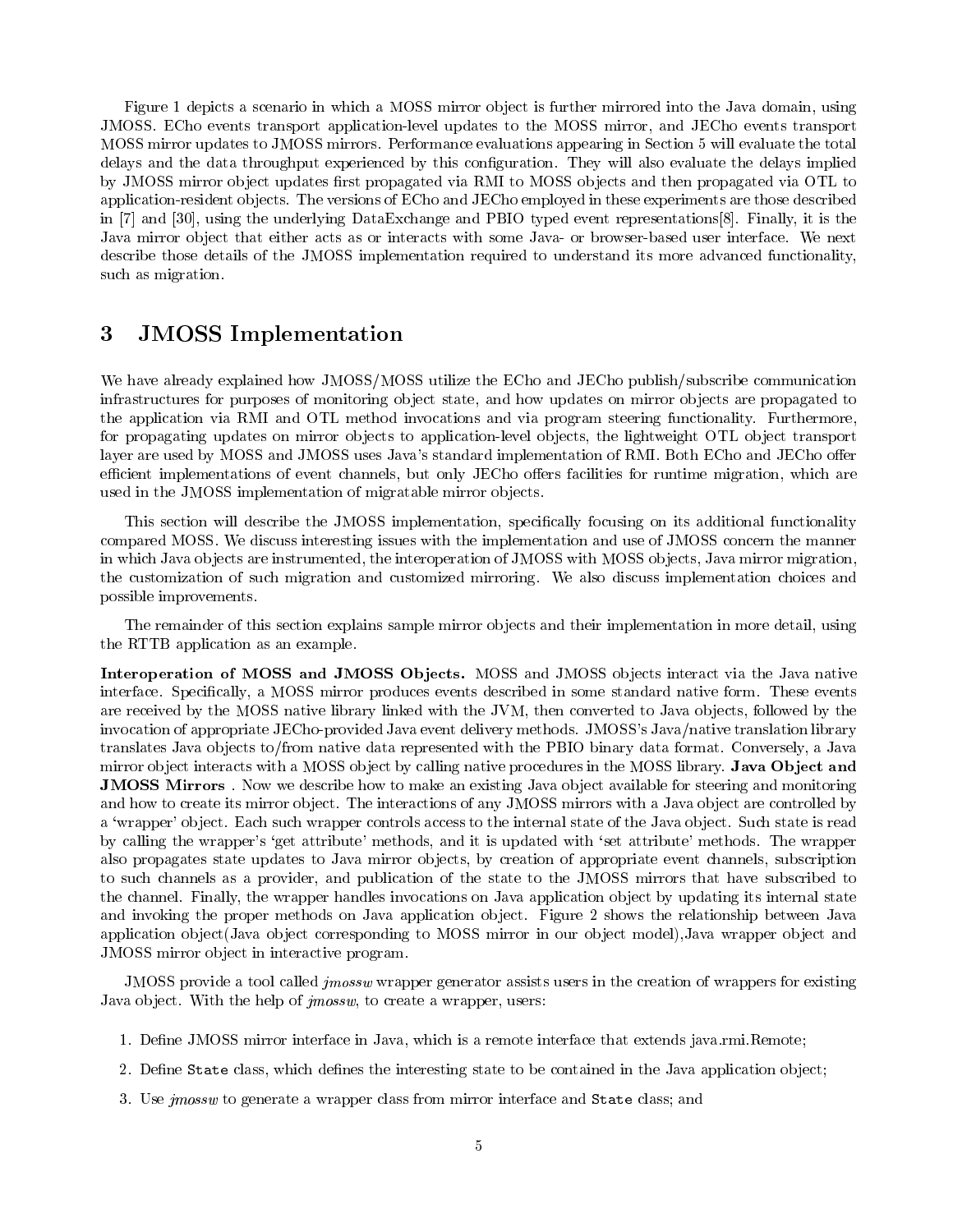

Figure 2: Wrapping Java object for monitoring and steering

4. Supply implementations of the `get' and 'set' attribute methods to be used by the wrapper class, as well as perform any additional modications of the wrapper class that may be required.

A sample code segment for the RTTB design workbench, including the mirror interface and the State class defined by the user, and the wrapper class generated by *jmossw* is shown in shown in appendix A.

JMOSS mirror ob ject receives application's state updates by subscribing to appropriate JECho's channel created by the wrapper. The steering operations are accomplished by invoking the wrapper object's methods using RMI. JMOSS provides another tool *jmossm* to help users write interactive programs from scratch. *jmossm* is a mirror object generator which creates JMOSS mirror object for users. A sample JMOSS mirror object  $max$  is  $max$  or  $max$  generated by jmossm can be found in appendix B.

With the help of the *jmossw* and *jmossm* generators, the construction of portals or workbenches is rather simple. The original application in  $c/c++$  is properly instrumented. MOSS mirrors for the application are created using MOSS. Java object corresponding to MOSS mirror is created. The user defines the Java interface and uses *jmossw* and *jmossm* to generate Java wrapper and Java mirror. Program monitoring and steering are performed by inspecting Java mirror ob jects and calling their methods.

Discussion. Several comments may be made about JMOSS mirror ob jects and their functionality. First, extending the functionality of MOSS mirror objects, JMOSS mirrors permit developers to vary the ways in which state monitoring and state updates are propagated, using either synchronous or asynchronous methods. Asynchronous methods are particularly important when large numbers of updates are made or when perturbation on the target application must be small. Measurements contrasting synchronous with asynchronous event delivery appear in [30].

Second, method calls on mirror objects are defined for each attribute contained in its mirror state. Specifically, for each attribute, get and set methods are available. Their execution results in the inspection and return of mirror object state or in the execution of an RMI call that updates the state of the object being mirrored. Additional methods for mirror objects may be explicitly defined by workbench developers.

Third, to implement efficient data transfer across the MOSS and JMOSS non-Java vs. Java execution environments, we use a Java-C converter and Java's JNI interface. to support the efficient conversion between the binary data representations being used (i.e., encoded with PBIO[8]) and the Java objects corresponding to them. This enables JMOSS to better address the real-time operational needs of the high performance applications it virtualizes. Performance measurements in Section 5 demonstrate the efficiency of Java to non-Java communications.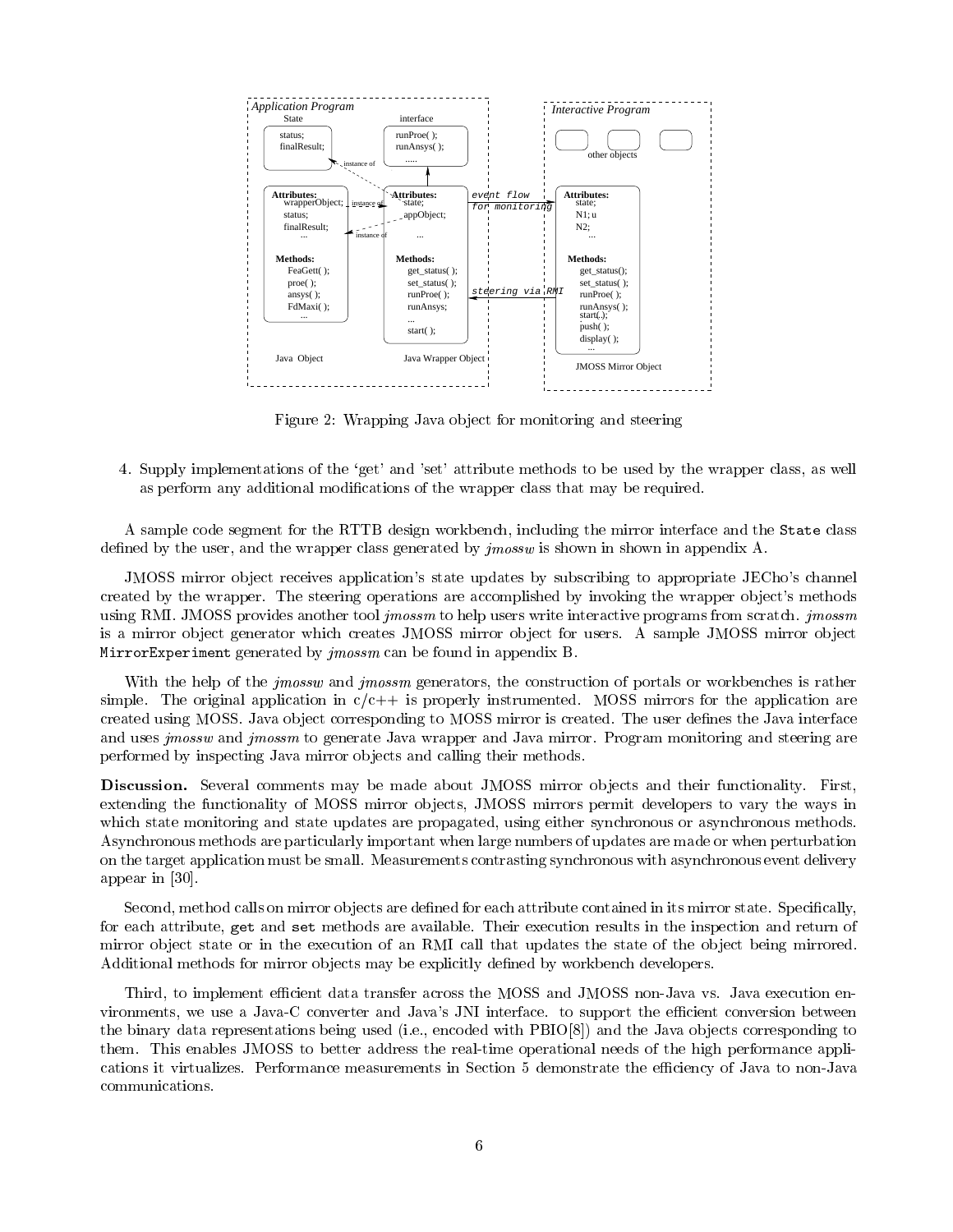Finally, by using wrapper classes and providing tools like javaw and javaw, we separate the Java wrapper from Java application and minimize the modification of existing Java objects.

### 3.1 Advanced JMOSS Functionality

Customized Migration. JMOSS mirror objects can migrate which in use. Such migration is implemented. using the *MOBject* lightweight object migration system, which is also used by JECho when event consumers or producers migrate while event channels are in use. MOBject is based on the Mole[28] system for Java agents, but offers reduced migration overheads compared to Mole. *MOBject* is lightweight in that it does not use object serialization or RMI to migrate objects, whereas Mole uses both for agent migration. Instead, MObject migrates ob jects with JECho's optimized ob ject streams and send() methods. The JECho ob ject stream is a simplied version of Java's standard object stream, offering cost savings of up to 71% compared to the regular stream for ob ject serialization or deserialization time.

While JMOSS mirrors migrate, additional updates to be received by them are not lost. Instead, the event channel that feeds updates to the mirror buffers and then produces all events sent to it, in the same order observed if migration had not occurred. The details of this implementation are described in [30].

Important to mobile workbench components is JMOSS' ability to customize migration, by variation of the amounts of state transported from the 'old' to the 'new' object. The *MOBject* object migration facility implements this functionality as follows. First, when an object is ready to migrate, it calls the migrateTo(location) method. Second, after location has approved of the migration, the original object copy is suspended by suspending all of its threads. Third, the original mirror ob ject is serialized, including the ob jects it references. Fourth, the serialized object is sent to the destination location using a JECho send() operation. Fourth, the object is reconstructed at the destination and resumes its execution. In this process, customized migration involves (1) customizing the amounts of state transferred during migration, (2) controlling the ways in which state is restored at the target, and (3) changing the target ob ject's behavior in comparison to the original one. Concerning (1), users may declare only certain object fields to be serializable. Fields not declared as such are ignored during migration. The declaration:

#### private ObjectStream Form [] serialfields;

contains the names and types of all fields to be serialized during migration (by default, 'serialFields' contains all fields in the class being migrated). Concerning (2) customization is possible during deserialization, where during object initialization, for instance, user-provided procedures may recompute the values of fields that were not migrated. Finally,  $(3)$  the *MOBject* migration facility permits the class of the target object to differ from that of the original one, so that the new ob ject may use implementations of methods better matched to the migrated ob ject's new tasks (e.g., for rendering data on a small handheld's display).

Before MObject starts real migration, it will call the method stop() and give the object a chance to dispose of any objects he doesn't really need. Thus, the user may define serial Fields in the method stop() in order to customize the serialization. serialFields itself and ob jectName must be serialized. When the serialized stream reaches the destination, the object location first deserializes to get the values of serialFields and objectName. According to the object name, the location creates a new object or retrieves from somewhere, such as a code repository. According to the fields stored in serialFields, MObject can deserialize the left stream and assign the value to the fields with the same names as the source. Since some fields at the destination may be recomputed from other fields, the user can customize the deserialization by defining a reconstruction procedures in the method prepare( ), which is a function called before the agent start running. For example, if there are three fields low, high and average in a class. average  $=$  (hight+low)/2. We only need to serialize low and high during migration. After it reaches the destination, we can recompute the average from low and high. The code to do the recomputation should be put in the method prepare( ). Thus, JMOSS realized customizable migration by customizing serialization and deserialization. The different version of some object is specified by the variable objectName defined in the class  $MObject$ , which is moved with the Object. The mobile object system will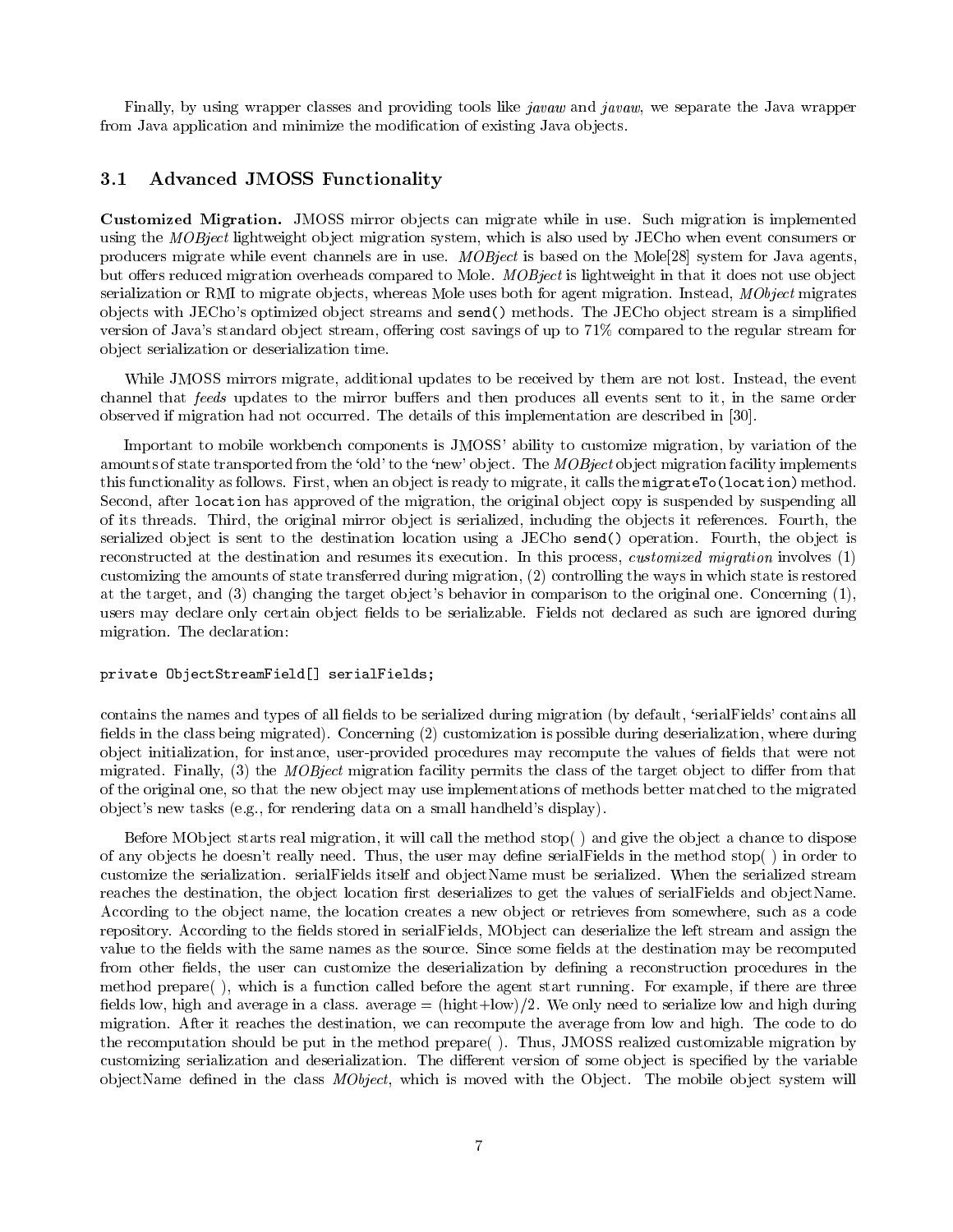create an instance specied in the variable when it reaches the destination. The class can be loaded locally or downloaded from a remote repository by a class server.

Customized Mirroring. Customized migration permits us to change the amounts of state migrated and the ways in which state is initialized and used at the target. In contrast, *customized mirroring* controls how state updates on mirror ob jects are performed. This is important because mirrors are updated continuously. , in accordance with changes in the target application being mirrored. Thus, Customizing this update process can have significant effects. For instance, rather than sending two values to the mirror only to then compute their average in the mirror and discard the originals, customized mirroring permits us to 'move' at runtime this averaging computation from the mirror to the object being mirrored, thereby reducing communication overheads at only slightly increased perturbation in the target application.

Customization of state mirroring is critical to JMOSS's ability to deliver suitable performance for the heterogeneous underlying hardware used by the RTTB design workbench. JMOSS' customization of mirroring uses low-level support for handler migration offered by the JECho event transport facility employed by JMOSS. To use such support, JMOSS allows each mirror object to define a 'policy object' that controls how state information is transmitted from the target to the mirror object. This policy object is the entity being moved by JECho's lower level support for event channel customization. This support, termed 'eager handlers', in described in detail in [30].

JMOSS accomplishes customizable mirroring by employing JECho's eager handler. Eager handler permits an event consumer to specialize the content and the manner of handling and delivery of events by producers. This is achieved by 'splitting' the consumer's event handler into two parts, with one part remaining in the consumer's space and the other part replicated and sent into each event supplier's space. We term the latter event modulator while the other part that stays local to the consumer event demodulator, as events now go through the remote part of the handler first then travels through the wire and handed to the local part. JMOSS's policy object is implemented as a modulator. The policy object is specified when creating the consumer handle. A policy object is modulator which specifies its response to relevant state changes occurring at the supplier by defining intercept functions. One of the intercept function is Enqueue method. Enqueue is invoked at the time a producer pushes an event onto the channel. The method can perform any operation on the event, including discarding and transforming the event. Through its policy object, a mirror object can control if, how or when the updates are sent. The policy object can be dynamically changed at runtime. pch.reset is used to set the new policy object. The following code segment demonstrates a policy object which specifies that the mirror object is only interested in the final result. Customizable mirroring enable the mirror object to dynamically control propagation of application state in accordance with its interest and resource availability.

```
public class PolicyObject extends FIFOModulator {
  public void enqueue(DECEvent e) {
      State state = (State)e;
      if(state.status == DONE)
       super.enqueue(e);elsereturn;}}
```
#### $\overline{\mathbf{4}}$ The RTTB Design Workbench

This section demonstrates the usage of mirror objects for construction of a design workbench used by Mechanical Engineers. The workbench and the physical machines associated with it are termed the RTTB Rapid Tooling Testbed.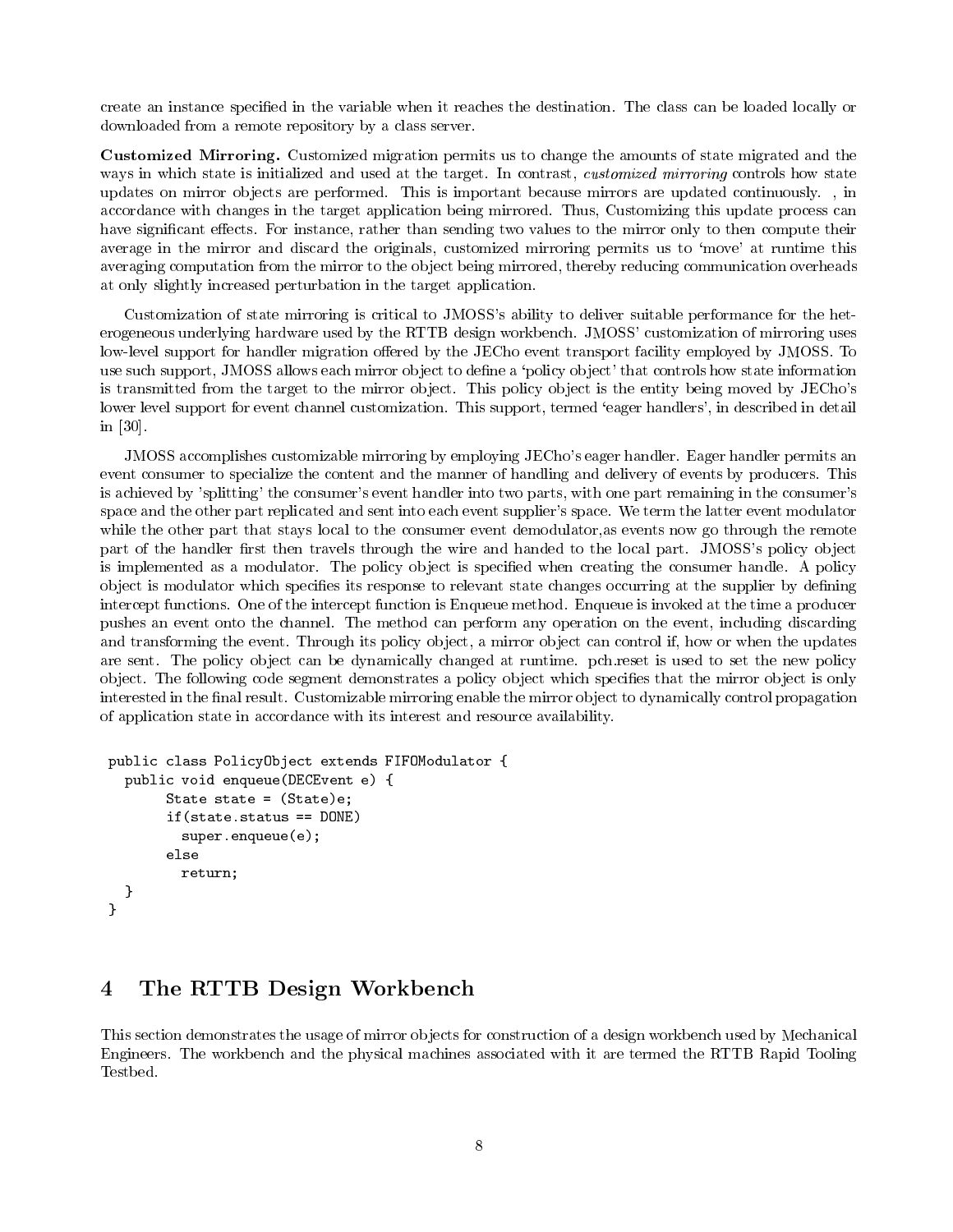#### The RTTB Testbed  $4.1$

The RTTB testbed isintended to be a distributed computing environment to support product design, prototyping, and manufacturing[25]. The engineers using it are experimenting with different design processes and different sets of tasks, personnel, vendors, software, and equipment. As part of the RTTB effort, multiple computing infrastructures have provided communication, information sharing, work-flow, and distributed computation capabilities[11]. The design workbench described in this paper constitutes one such infrastructure.

Rapid prototyping and tooling. The RTTB addresses a set of emerging and commercial rapid prototyping and rapid tooling technologies for producing parts[26]. It utilizes both commercial and research software applications for design, including CAD systems like ProEngineer (ProE), SolidWorks, and CODA, synthesis tools like DSIDES and OptdesX, analysis tools like the ANSYS finite element analysis package used in this paper[2], manufacturing process simulation methods like MoldFlow and CMOLD, and process planning (e.g., CABSS) and selection tools. A typical usage scenario involves a designer designing a product, such as a cell-phone, and needing a set of prototypes of the product's housing for functional tests. Depending upon the number of prototypes needed and the testing requirements, RP technologies (such as stereolithography or selective laser sintering) may be selected, or a rapid tooling process may be selected in order to fabricate a larger number of housings. If a small number of prototypes is needed, a RP technology will be selected, along with a suitable material. If rapid tooling is used, then a particular process must be selected, a mold designed and fabricated, and the parts injection molded. Rapid tooling refers to a class of manufacturing processes that involve fabricating molds for injection molding. These molds may be built on a RP machine, they may be cast using patterns produced on a RP machine, or they may be machined. Since there are alternative rapid tooling processes, several different people or organizations, may be involved. For example, a rapid tooling process may involve the part designer, a service bureau that manages the manufacturing process, a mold designer, a mold manufacturer, and an injection molder. The decisions necessary to manufacture and deliver quality parts to the designer will be made by some combination of these people and organizations.

Using the RTTB Workbench. To understand how a distributed computing environment like the RTTB design workbench can aid RTTB users, consider the potential interaction among the parts,mold designers and the service bureau manager. Assume that a designer has an initial housing design and needs 20 prototypes for durability and drop tests. After identifying three possible rapid tooling processes, by describing his situation to the service bureau manager, they agree on three candidate rapid tooling processes. the designer uses the RTTB workbench to start a multiobjective optimization code, to fine-tune his design and incorporate manufacturing and material characteristics into the design process. In each optimization loop, finite element analyses are required for strength determination and injection molding simulations are required (each of which requires several hours of computation time). As the optimization progresses, the designer and manager are monitors its progress and perhaps, also steers it using RTTB mirror ob jects. At a point in time, the manager designer realizes that an alternative rapid tooling process becomes favorable, but needs to check with a third party. another vendor in another city. He thus directs the RTTB workbench to mirror his view of the computation status to the third party, but the vendor to get his input. The RTTB tailors this view as appropriate, to suit the third party's computational capabilities and to hide proprietary information, for example. that is not relevant to the vendor's expertise. The vendor then checks the suitability of his equipment for this application and provides manufacturing process capability information to the product designer, so that the designer's optimization process can be fine-tuned to suit this particular vendor.

Actions like those described above use the full complement of RTTB workbench functionality, including dynamic mirror ob ject creation and deletion, their migration and customization, and continuous application monitoring and control via mirrors. Mirror objects have to interact with both research and commercial codes. In summary, the needs regarding distributed computations for the RTTB include wrappers for commercial and research codes, coordination among these codes and humans, information/document sharing, custom mirror, and custom migration.

 $S$  and  $S$  is the set  $S$  consideration and use. The more specific reference specification shown in Figures 3 and 4 is the basis for some of the experimental evaluations performed in Section 5. As illustrated in these figures, this configuration of the RTTB is divided into three phases, normally associated with the product design timeline,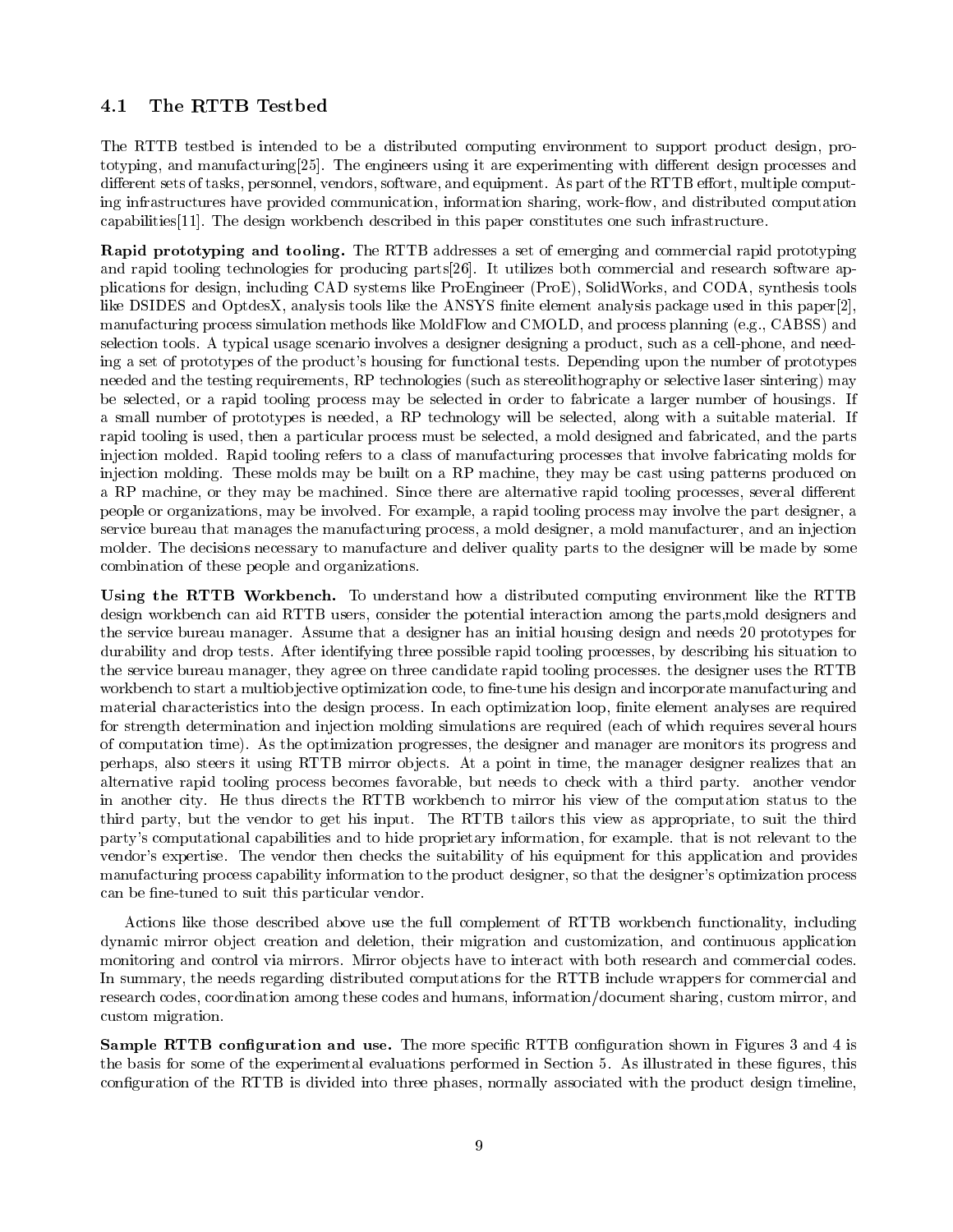

Figure 3: The Rapid Tooling TestBed

Figure 4: Gear Design Process in RTTB



Figure 5: RTTB Application in Wireless Environment

which is comprised of which are design, design for manufacture, and manufacturing. During the design phase, requirements are entered into the testbed. These requirements consist of a part representation along with the design specications for the part. In the DFM stage, suitable part and mold materials, rapid prototype technologies, and injection molding technologies are selected for the fabrication of both the injection molding tooling and the part. In addition, the injection molding tooling is designed and the part is tailored to facilitate the manufacturing of both the mold and part. The final stage involves the actual manufacturing of both the tooling and the part.

The scenario shown in these figures concerns the design of a spur gear, given a set of design requirements, such as gear ratio, transmission power and turning speed, etc. The designer has to present an optimal preliminary design by constructing a response surface of the maximum stress on the gear teeth vs. different gear dimensions. Figure 4 depicts this design process. In step 1, the design requirements are evaluated, and the designer presents a basic design blueprint. Then in step 2, the design space is reduced by calculating the maximum bending stress using engineering formulation. In order to construct an accurate response surface of the maximum bending stress vs. dimensions of the gear, an experiment is designed. 33 gears are selected within the design space and each of them is analyzed using Finite Element Analysis software for the maximum bending stress on teeth. Therefore, in step 3, an experiment is designed, including 33 samples. The CAD models of the samples (gears) are constructed using the ProEngineer (ProE) software package. Each gear is then analyzed using the AnSys package, in step 4. Finally, the maximum bending stress of each experiment sample is calculated, the response surface is constructed, and the optimal gear dimensions are decided by selecting one point on the response surface with the minimum bending stress. Experiment Details. The simulation experiment including steps 3, 4 and 5 is what we explore in this paper. In order to construct an accurate response surface, 33 samples are selected within the design space. And each sample (a gear design) takes 5 to 7 minutes to be constructed in ProEngineer and analyzed in Ansys. Therefore, a signicant time savings for the designer can be achieved by running the experiment in parallel and allowing the designer to inspect the on-going simulation results. That is, after the experiment is designed, the samples can be parsed, and each sample can be executed in one computer.

In this experiment, four software packages are run to analyze a sample, the experiment designing and parsing package FeaGett, Geometric Modeling package ProEngineer, the Finite Element Analysis package Ansys, and the response surface calculating package FdMaxi. FeaGett and FdMaxi are locally developed research packages. System Realization Lab,Georgia Institute of Technology. A typical sample procedure involves generating a trail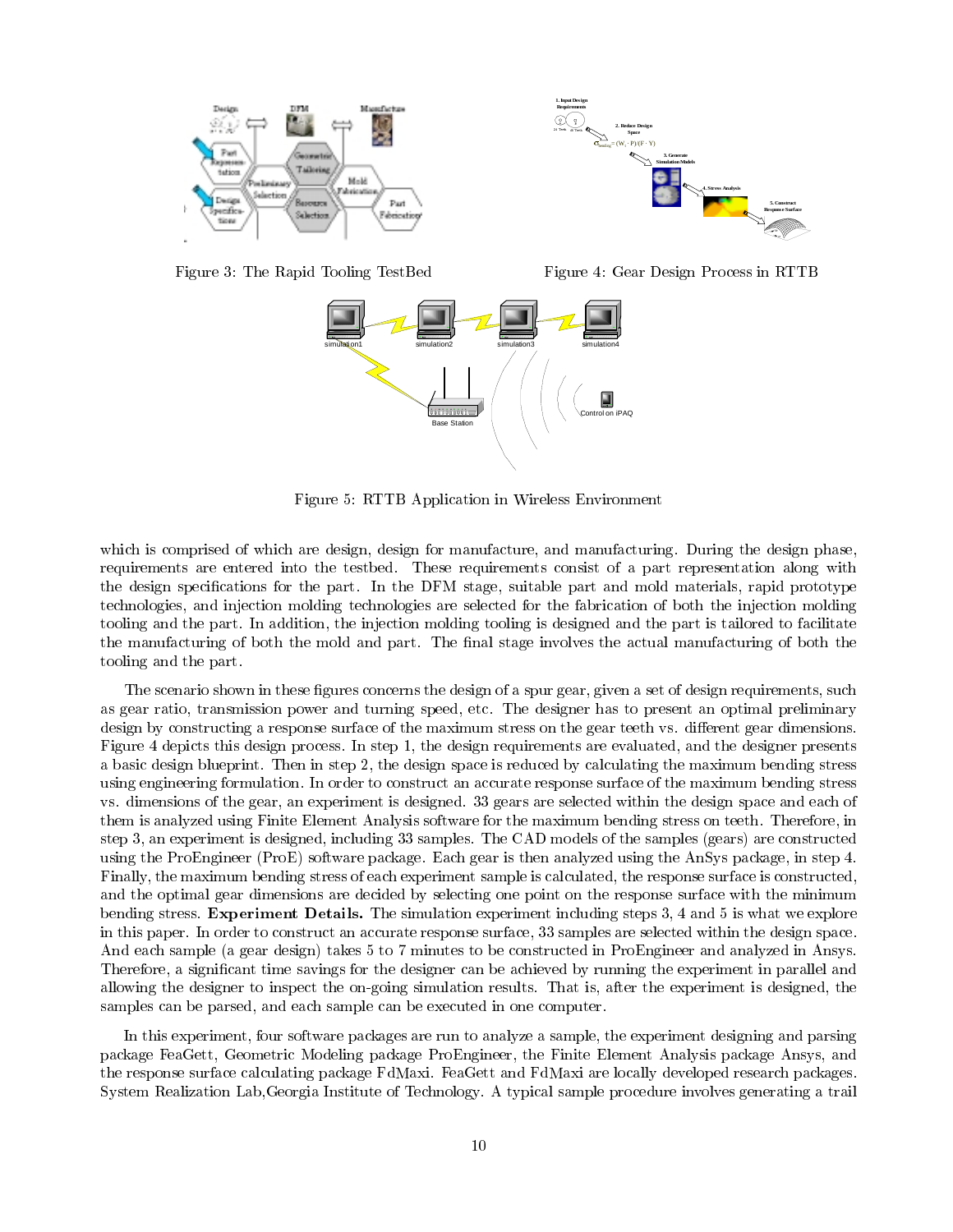

Figure 6: RTTB workbench

file from a parameter file (FeaGett), executing the simulation program (ProE), then the analysis program (Ansys) and computing the final result (FdMaxi). In our current implementation, all components used in a sample are `wrapped' into an ob ject containing all relevant attributes and status information. The JMOSS system operates the wrappers that further manipulate the commercial software packages.

This experiment executes multiple simulations and analyses in parallel..Multiple simulations run on workstations connected via Ethernet. Researchers use Linux iPAQ pocket PC to control and monitor ongoing experiments via wireless network. Figure 5 shows the environment. For each sample we have a set of attributes, including input parameters, intermediate results, final result, current status and a unique id. The user creates a mirror ob ject, through which end users can initiate certain activities, monitor and control their execution, and even change parameters in the ongoing experiment. The user observes the ongoing computation at each of the nodes, not only the final result, but also intermediate steps. Full control over the computation is also enabled: the computation can be started, paused, resumed, or stopped, parameter values can be changed, for which both local and browser-based interfaces may be used, both of which employ mirror objects. Since intermediate results are typically quite large, engineers are interested only in viewing small subsets of these results, again using mirror ob jects and thereby, reducing the overheads implied by dynamically viewing such data.

Outcomes and Discussion. Figure 6 depicts the RTTB workbench architecture built using MOSS and JMOSS, including the parallel nature of ongoing experiments, the mirroring targeting multiple end users and user interfaces, and the online control exerted via those interfaces. This picture and this section's explanations indicate that the use of mirror ob jects for RTTB workbench construction has several desirable outcomes. First, it removes the need for the physical presence of end users on the laboratory computers where certain software packages are installed and available, while still enabling them to both view and control ongoing computational processes. Second, the multi-source, multi-target nature of mirror objects makes it easy for one designer to view multiple aspects of one experiment and for multiple designers to collaborate on a single ongoing experiment. Third, a single designer can even start and control multiple instances of an experiment, thus using parallelism to speed up the design process. Fourth, experiments may be constructed using both commercial and research software, and can even include remote views of camera images centered on certain production machines. Finally, while not done in the sample scenario shown in Figure 6, the mirror objects used within the workbench may be migrated to remote sites or machines, even while experiments are ongoing, thus giving designers considerable freedom to interact with collaborators or remote vendors and with the physical machines involved in rapid tooling or prototyping processes.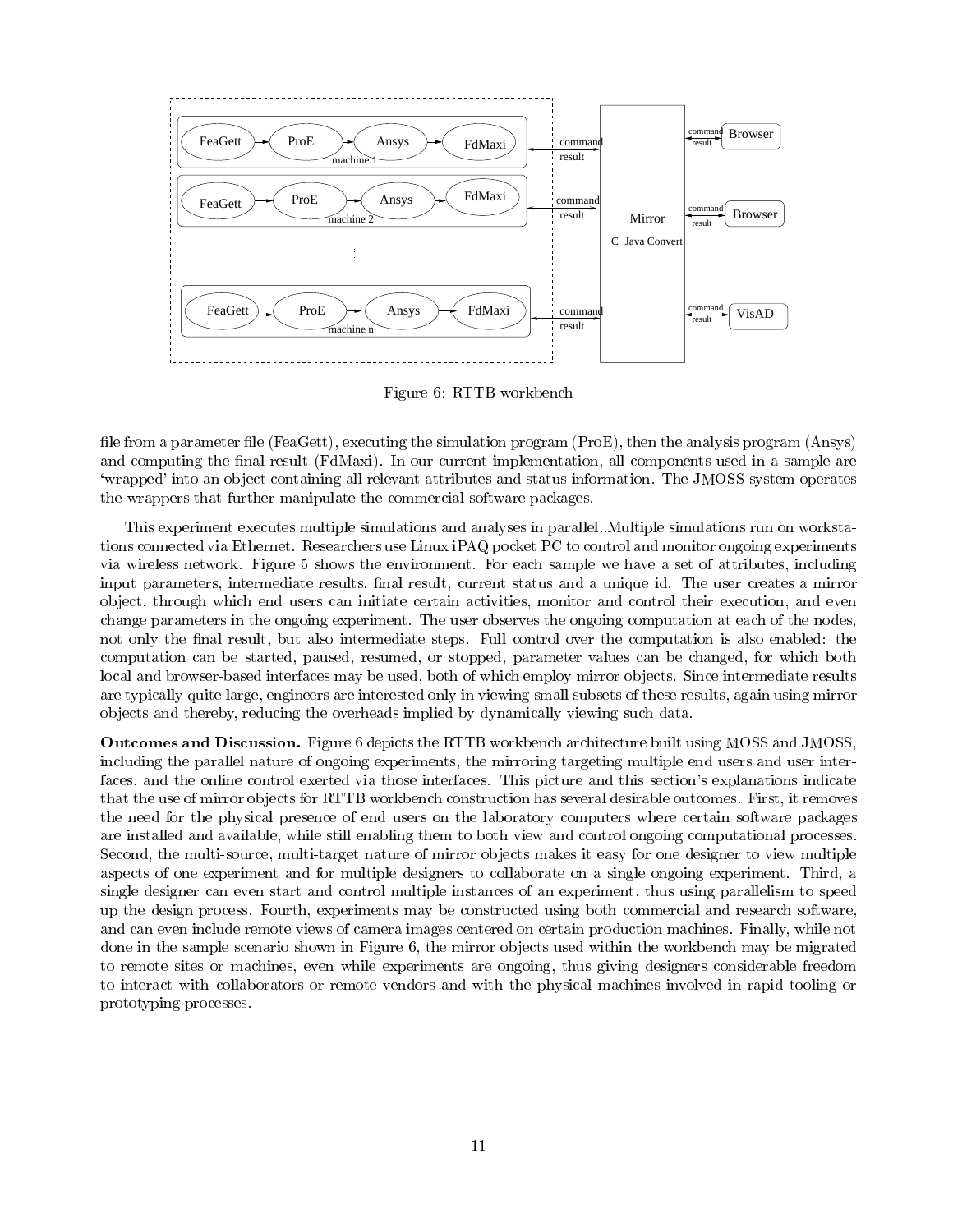

Figure 7: Experiment Conguration

#### $\operatorname{Performance}$  $\overline{5}$

#### $5.1$ 5.1 Basic Benchmarks

The purpose of the results shown in this section is to establish the basic performance of the MOSS/JMOSS systems, in part to demonstrate that mirror objects constructed with them are viable means for mirroring and controlling high performance applications like those occurring in the RTTB testbed.

Figure 7 depicts the basic software conguration used in all experiments, involving a target application component, a MOSS mirror, and a JMOSS mirror. The times measured are labeled with T1-T4, and the figure also shows the software being exercised, including the event transport systems ECho and JECho and the remote ob ject invocation methods OTL and RMI. All measurements are performed on three UltraSparc Stations (Ultra 30) running Solaris 2.7, connected by 100Mbps Ethernet.

Basic measurements. We rst evaluate the time required to complete a roundtrip through a MOSS mirror and ending up in a Java ob ject using the JNI interface (see Figure 8. This represents the minimum delay one could experience when viewing and controlling a RTTB testbed software component via MOSS from some Java-based interface. Each test is comprised of a user-level Java program initiating some steering action, communicating his request to the application via JNI and OTL, then executing the requested state changes in the application and finally, sending the updated state information back to the Java program via ECho and the C-Java converter.

When executing a steering procedure in the target application, and when varying both the sizes of steering parameters from Java client to application and the amounts of state mirrored from application to Java client, results depicted in Figure 7 demonstrate the following. First, basic round-trip costs are roughly 2 milliseconds, and they increase significantly only when data sizes (the data used is an array of floats) exceed 1Kbytes. Second, C-Java conversion costs are acceptable for the relatively simple array data structures used in these tests, adding no more than 20% to the total costs of such a round-trip (e.g., consider the table entry for data of size 10K, where conversion costs add 1 millisecond to the 5 millisecond delay experienced by the MOSS mirror). For complex nested data structures being transported, conversion costs tend to increase by another 10-20%.

Comparison to Java sockets. A second set of tests measures the end-to-end delay for a JMOSS mirror ob ject, using RMI to propagate an operation on the JMOSS mirror to the MOSS mirror, then using OTL to propagate it to the target application component. Monitoring entails the use of both ECho and JECho, including C-Java conversion. We again vary the amounts of state being mirrored and transferred from the application to the JMOSS ob ject in response to each steering action, and we also compare to these measurements the costs of using a Java socket to communicate between the MOSS and JMOSS mirror objects. Our intent is to demonstrate that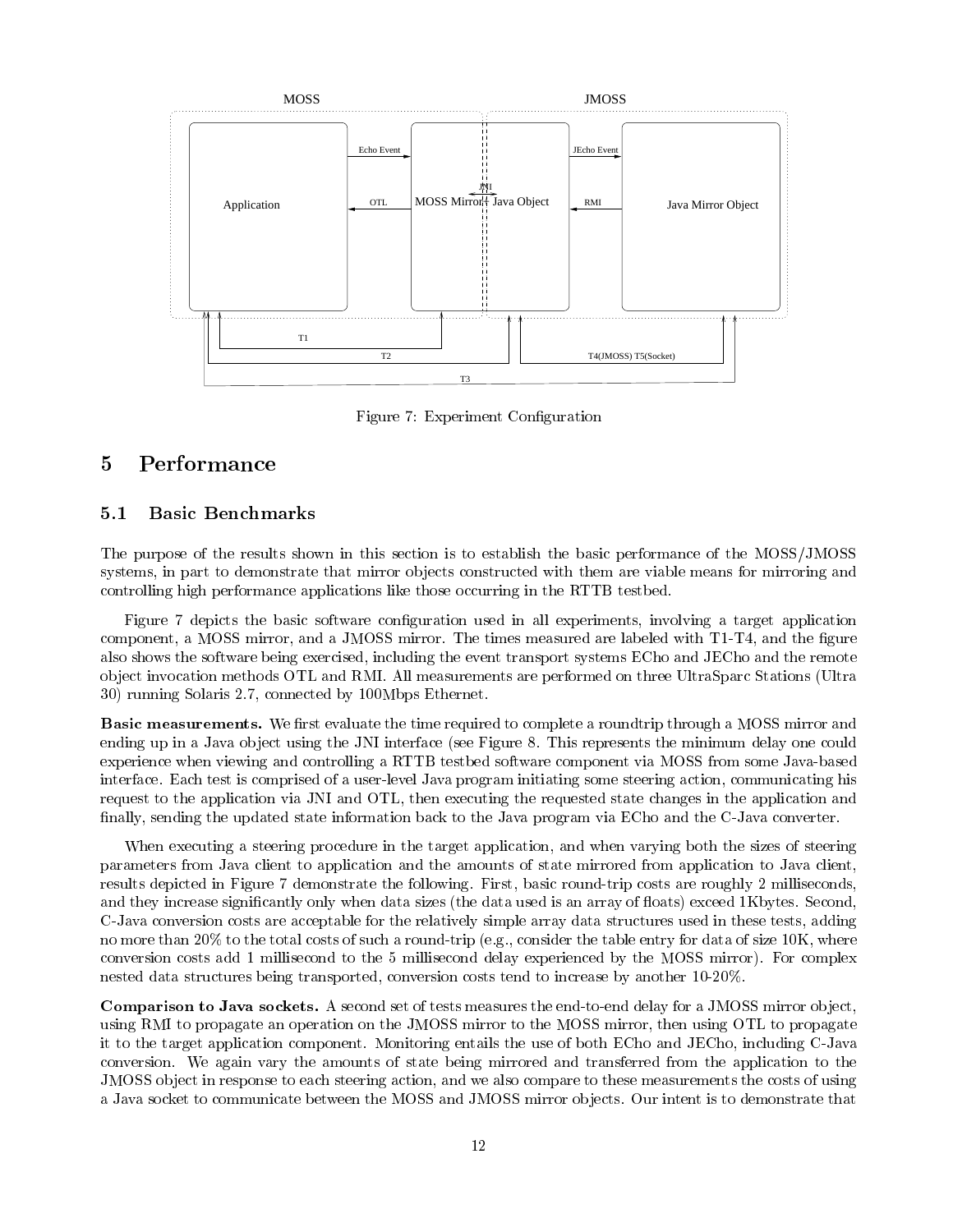

Figure 8: Elapsed real-time for MOSS(T1)and MOSS+Conversion(T2)

JMOSS performance does not much exceed that of basic Java communications. The results shown in Figure 9 demonstrate that JMOSS round trip time is comparable to Java socket communication delays, including for large data transfers.

The difference between JMOSS and sockets is due to two factors. First, both RMI and JECho are built on top of Java Sockets, thus adding delays. In addition, a JMOSS mirror ob ject has to wait for the return of a remote call before initiating a second call, since RMI call is a synchronous operation. When using our own asynchronous version of RMI, JECho's performance is quite close to the performance of Java sockets, as shown in [30]. This demonstrates that more efficient RMI implementations [15] will substantially improve JMOSS performance. It also shows that changes to update semantics for MOSS or JMOSS mirrors can substantially improve mirror ob ject performance. The utility of such changes depends on the ways in which mirrors are used, however.

Migration Costs. Figure 10 shows the basic costs of mirror ob ject migration, which include the cost of migrating the mirror object itself and of migrating the event channel associated with it. In the first setup, the object is migrated across two workstations connected with via 100MB Ethernet. The second setup uses one workstation and one iPAQ H3650 handheld device. The iPAQ is connected to the workstation via a IEEE 802.11b wireless network. Again, we vary the amounts of object state being migrated. Results show that migration costs strongly depend on the amounts of state migrated. They also show that migration cost can be quite high, especially when using wireless networks. This motivates our work on customized mirroring and migration, using which the amounts of state mirrored or migrated can be reduced. Customized Mirroring. Our final microbenchmarks evaluate the utility of custom mirroring, using end-to-end measurements between a JMOSS Java mirror object and a native program. The times shown are delays of MOSS, MOSS+conversion and JMOSS(the sums of MOSS, data conversion, and J delays) for different sizes of data. These results indicate that JMOSS mirror objects are somewhat impractical for mirroring large amounts of state(JMOSS's latency is more than 5 times larger than MOSS for 100KB data), thus arguing for customizing mirroring to suppress undesired state information. A simple demonstration of customized mirroring used in the performance results depicted in Figure 12 is one in which only 10% of total state is mirrored from the MOSS mirror to the JMOSS object. This results show that JMOSS's response times after customized mirroring are comparable to MOSS. This results in a reduction of total mirroring delay from approximate 150 to 30 milliseconds. For design workbench end users, this would mean the difference between receiving what appears to be non-real-time vs. real-time service. Mobile Mirrors. Mobile mirrors operate in an environment where network latency is high, bandwidth is low, and connections may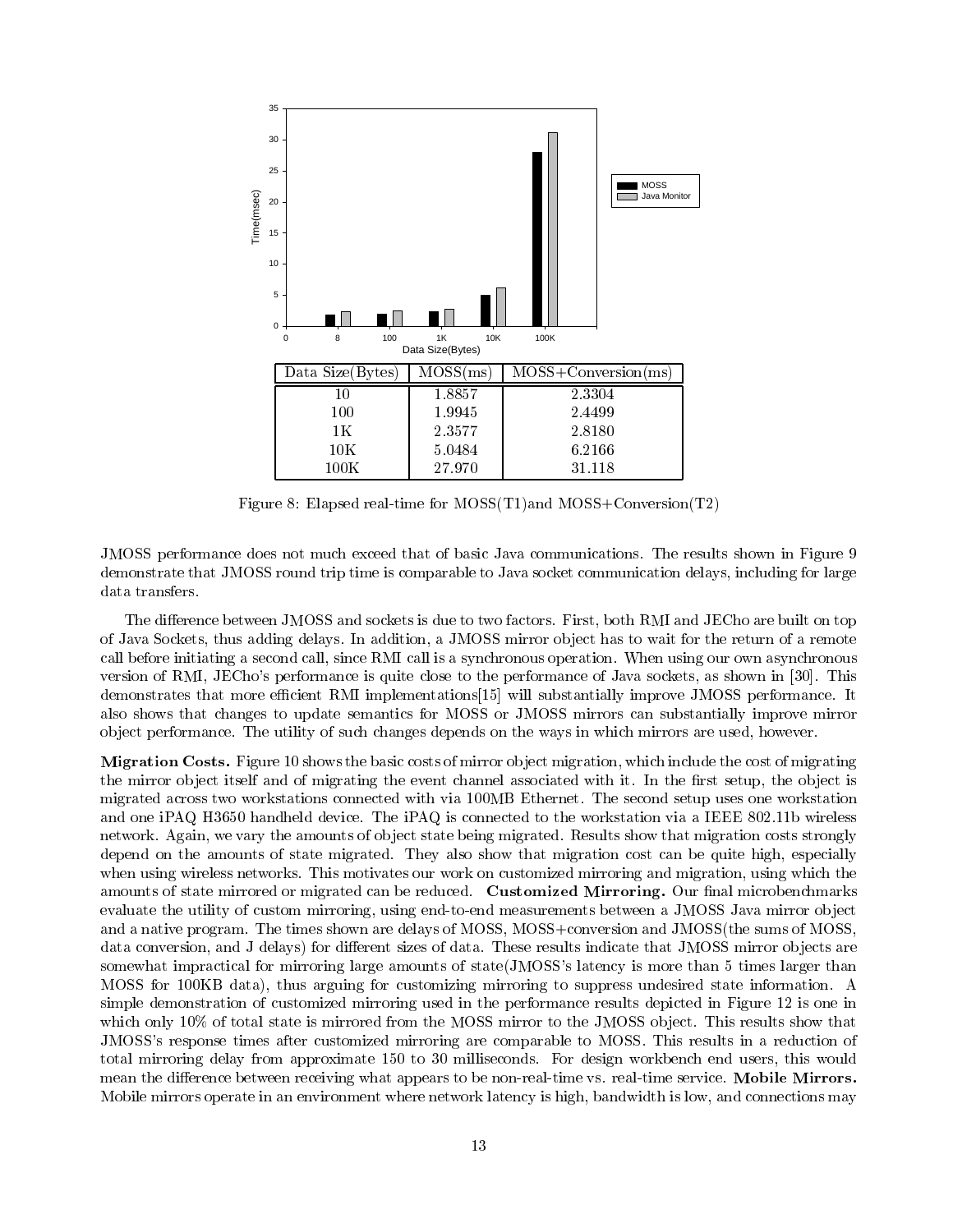

Figure 9: Elapsed real-time for JMOSS(T4) and Java Socket(T5)

| Data Size (bytes) | Wired(ms) | Wireless(ms) |
|-------------------|-----------|--------------|
|                   | 73.202    | 100.013      |
|                   | 105.139   | 786.945      |
|                   | 262.811   | 4204.761     |

Figure 10: Migration Time



Figure 11: Elapsed real-time of MOSS(T1), MOSS+Conversion(T2), JMOSS(T3)without Custom Mirroring and JMOSS(T3) with Custom Mirroring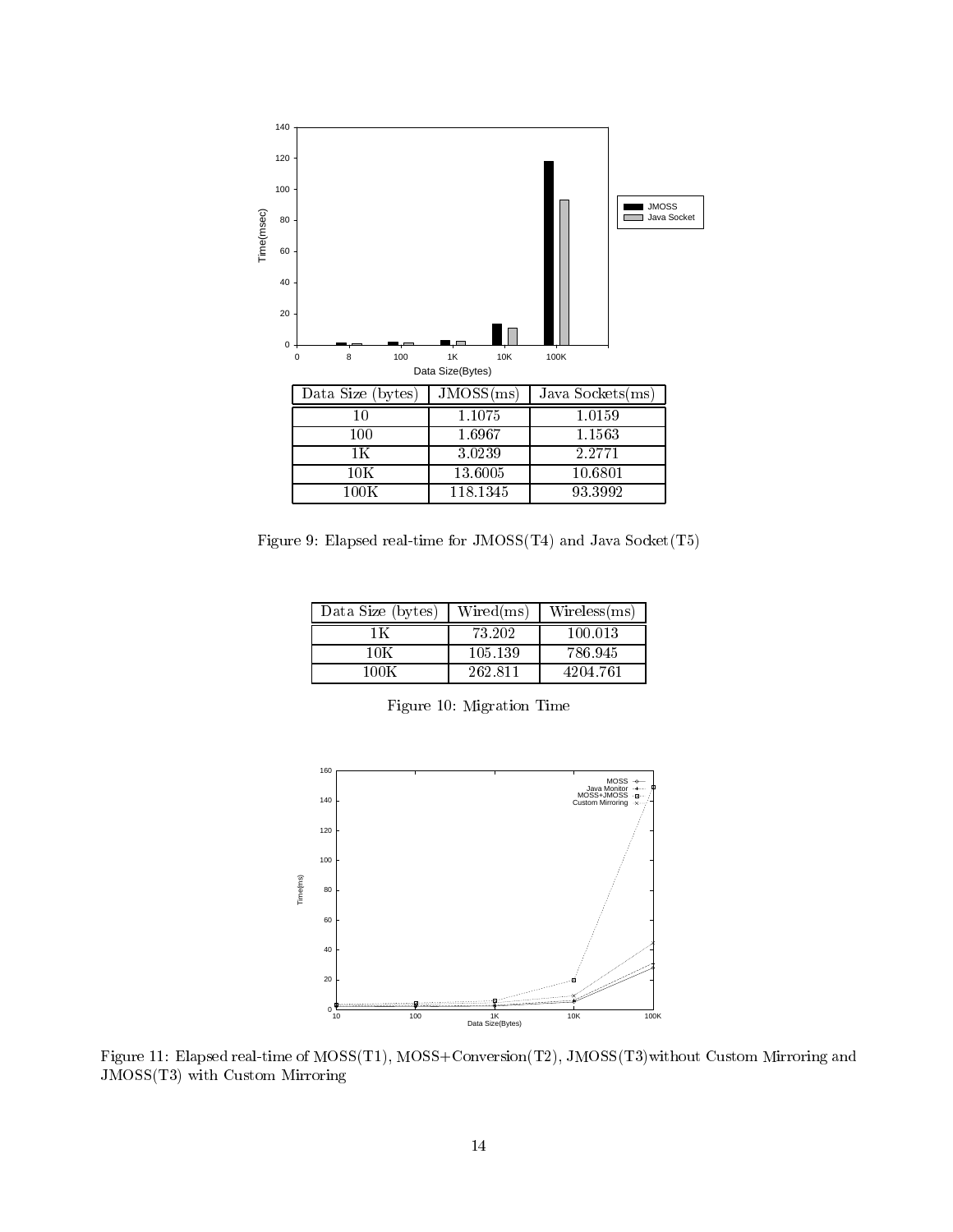

| Data Size(bytes) | MOSS(ms) | MOSS+Conversion | $MOSS+JMOSS(ms)$ | Custom Mirroring $(ms)$ |
|------------------|----------|-----------------|------------------|-------------------------|
| 10               | 1.8857   | 2.3304          | 3.4379           | 3.2242                  |
| 100              | 1.9945   | 2.4499          | 4.1466           | 3.6026                  |
| 1Κ               | 2.3577   | 2.8180          | 5.8419           | 4.5524                  |
| $10\mathrm{K}$   | 5.0484   | 6.2166          | 19.817           | 9.25131                 |
| $100\mathrm{K}$  | 27.970   | 31.1180         | 149.2525         | 44.6286                 |

Figure 12: Elapsed real-time of MOSS(T1), MOSS+Conversion(T2), MOSS+JMOSS(T3) and MOSS+JMOSS(T3) with custom mirroring

| Data Size (bytes) | $\rm{Wired}\rm{(ms)}$ | $\rm{Wireless}(\rm{ms})$ |
|-------------------|-----------------------|--------------------------|
| 10                | $1.108\,$             | 5.389                    |
| 100               | 1.697                 | 12.971                   |
| 1 K               | 3.024                 | 84.299                   |
| 10K               | 13.601                | 789.294                  |
| 100K              | 118.135               | 7743.617                 |

Figure 13: Elapsed real-time of JMOSS on Wired vs. Wireless networks

be intermittent. A simple wireless-connected mirror object is depicted in Figure 13. The figure also lists the basic costs experienced by JMOSS ob jects when using a wireless network. In these measurement, the application ob ject is running on a workstation, and one mirror ob ject resides on an iPAQ H3650 running the Linux operating system. 802.11b wireless LAN communication devices are used.

In comparison to the latencies experienced over a wired network, shown in Figure 9, our results show that the latency over the wireless network can be more than 70 times larger. In our conguration, this increased latency is due to the limited bandwidth available in the wireless domain (802.11b WaveLAN devices offer a maximum of 11MB/sec bandwidth, but the effective bandwidth achieved in our lab, due to interference and shared use by other devices, is typically no more than 300Kbytes/sec). In environments like these, functionalities like customized mirroring and migration are critical for achieving what appears to be real-time, interactive mirroring to end user.

Defients attained from parallel tool execution. Benefits defived from the embarrassingly parallel execution of multiple instances of the same simulation are well-understood. We will not reproduce the performance results attained in this fashion. It is interesting to note, however, that the parallel execution of multiple simulation instances need not lead to a corresponding linear decrease in the total design time experienced by the parts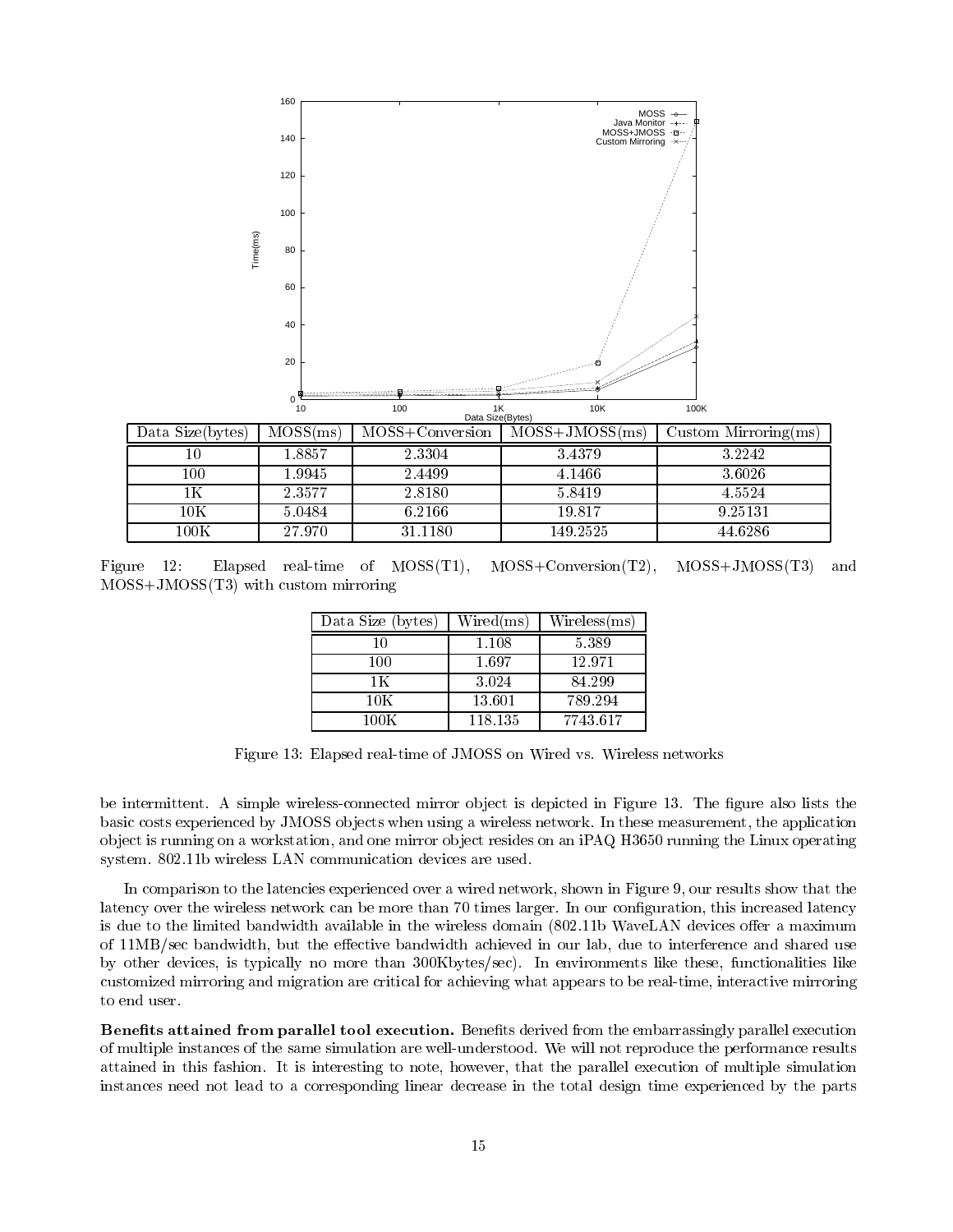designer. This is because new settings for design parameters may be based on the results of previous experiments. This issue is being studied further by the Mechanical Engineers running the RTTB project.

### 5.2 Summary and Discussion

The MOSS and JMOSS implementations use well-optimized implementations for the event-based transport of state mirrored from application to mirror ob jects (i.e., ECho and JECho have been well-tuned, as described in [30] and in [7]). This is because mirror updates tend to be frequent, because mirrors should appear to end users as if they where in fact, certain target application component(s). However, neither OTL nor RMI have been optimized, so that experiments in which large state must be transferred from the mirror to the application exhibit low performance. While we have not yet experienced design workbench usage requiring higher RMI or OTL performance, ongoing work in our group is addressing these issues.

Benchmarks also demonstrate the importance of customizing mirroring and migration, in both cases reducing data transfer needs and therefore, signicantly reducing the latencies of such actions.

#### 6 Related Work

The high performance computing community has undertaken multiple efforts to understand and evaluate the utility of ob ject technologies for high performance, distributed applications. The Diesel Combustion Collaboratory (DCC)[21] was a pilot project to develop and deploy collaborative technologies to combustion researchers distributed throughout the DOE national laboratories, academia and industry. The result was a problem-solving environment for combustion research. Similarly, the DCC selected the Product Realization Environment (PRE), a CORBA-based framework that shields software developers from raw CORBA, and its vendor implementation as a software architecture for tool integration and data exchange. Compared with the DCC, JMOSS provides additional support for mobility and for customizing mirroring and migration. In addition, mirror objects appear to match well the functional requirements of workbenches that virtualize remote software and/or hardware components. Security is a key aspect of the DCC; we do not address this issue.

Deepview[23] is a service-based framework for microscopy that is distributed, extensible, and maximizes the uses of common off-the-shelf software. It uses a standard CORBA object system implementation. In contrast to CORBA-based implementations of functionality akin to what is offered by mirror objects, MOSS demonstrates substantially better performance for state mirroring[7, 9]. JECho and thus, JMOSS also demonstrate improved performance for state mirroring compared to other Java-implemented event systems. Furthermore, we support the efficient integration and use of both Java and non-Java components into workbenches. Other systems offer less efficient methods for such interoperability via IIOP.

Other environments built on top of CORBA include JACO3 (Java- and CORBA- based Collaborative Environments for Coupled Simulation) and Webflow from Syracuse<sup>[1]</sup>. Compared with JMOSS, higher levels of skill and working knowledge of CORBA are required by programmers who wish to integrate a tool or application into these systems.

The Common Portal Architecture (CPA)[3] is a common component architecture specication, with a reference implementation described in [4]. The philosophy of CCA is to precisely define the rules for constructing components, to specify the required behavior a component must exhibit, and to define the interfaces between components and the framework. The goal is to provide standard ways of building components that are easily reused in CCA-compliant frameworks, such as the portal architectures being designed for high performance applications  $[17, 19]$ . MOSS and JMOSS are not CCA-compliant, but the functionality they offer must be present in most of the workbenches and portals currently being developed. Thus, our work provides insights into what constitutes useful CCA functionality.

Cactus[10] is an open source problem solving environment designed for scientists and engineers which also supports remote monitoring and steering. It enables parallel computation across different architectures and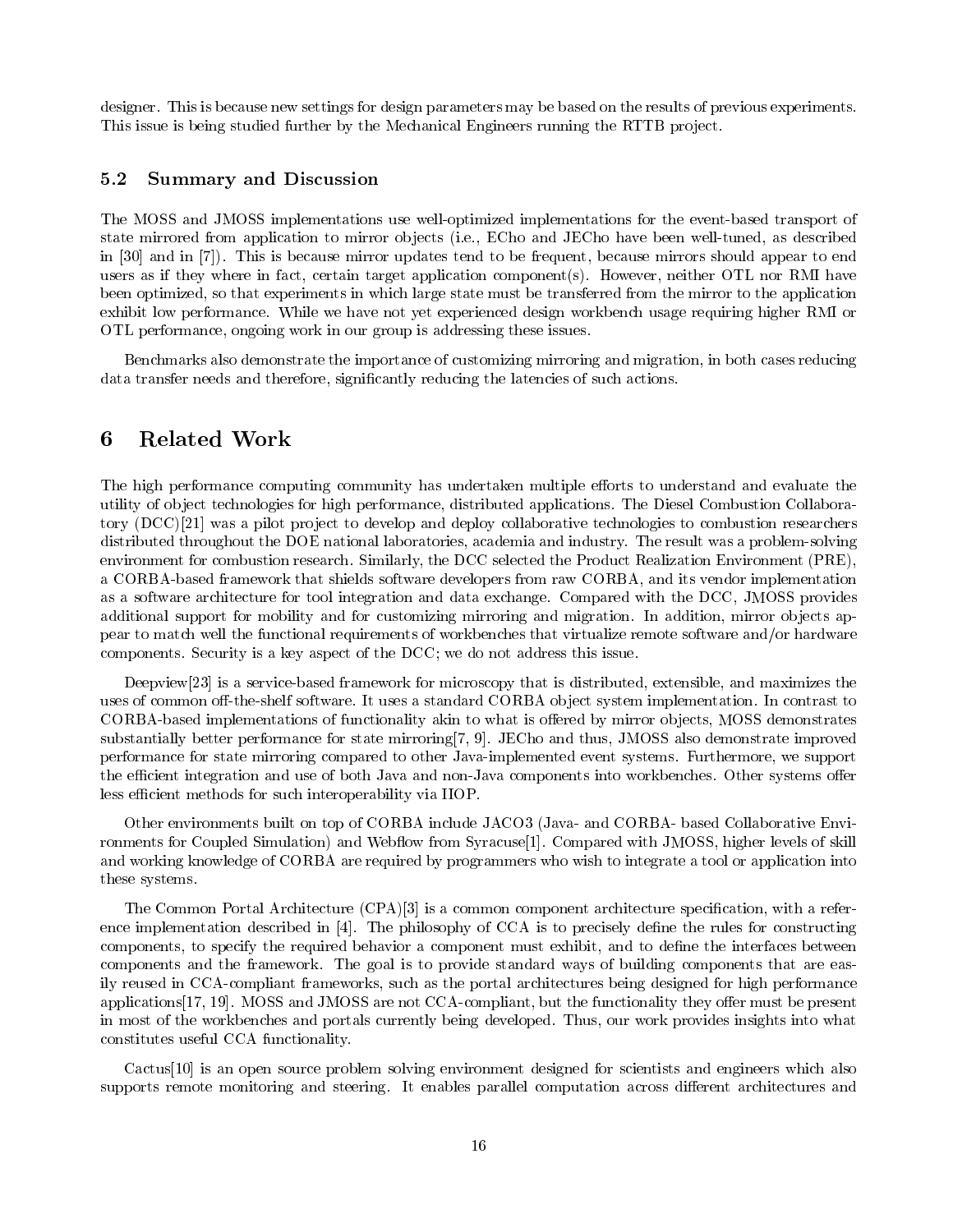collaborative code development across multiple users. Cactus uses thorn http to permit it to act as a web server, to change steerable parameters and to query information about an ongoing experiment. Compared to Cactus, MOSS and JMOSS offer higher performance and additional support for efficient object monitoring and steering, as well as mobility. Specifically, we focus on how to construct interactive components that efficiently interact with target applications in distributed and dynamic heterogeneous systems. Toward these ends, we offer runtime customization for mirroring and mobility.

#### $\overline{7}$ Conclusions and Future Work

This paper presents the concept of mirror objects and their Java-based implementation. Mirror objects support the development of efficient interactivity infrastructures for high performance applications, by enabling end users to view and control distributed and parallel high performance applications. Two implementations of mirror objects, one CORBA-compliant, the other using Java, interoperate in order to offer both high performance component monitoring and control and the ability to take advantage of the rich set of tools available in the Java domain. In addition, the JMOSS Java mirror objects described in detail in this paper offer features not easily realized in the CORBA domain, such as mobility, customizable migration and customizable mirroring. Customizable migration is useful to reduce communication bandwidth needs or delays, especially when migrating from stationary PCs to handheld devices. Customizable mirroring enables developers to control and reduce the amounts of information extracted from the high performance programs and/or physical devices remotely viewed and controlled.

Mirror ob jects may themselves be mirrored, thus enabling the construction of rich interactivity systems that both contain 'mirrors' of their target applications and offer new functionality to help end users understand and manipulate these complex targets. In particular, by supporting the use of mirror objects in web browsers it is easy to offer remote access and collaboration support via interfaces that range from high end machines to handheld or even simpler, web-enabled devices. Our intent is to support functionality like teachers in schools guiding students through a simulation running on a remote supercomputer, a corporate home office collaborating with field representatives equipped only with laptops and wireless links, or engineers operating in offices and on shopfloors.

Ongoing and future work with JMOSS includes optimizing its constructs for remote method invocation as well as experimentation with and automation of its customization features, specifically addressing mobility.

### 8 Acknowledgments

Ada Gavrilovska initiated the RTTB design workbench, and she provided its first MOSS-based implementation. Many researchers in the School of Mechanical Engineering at Georgia Tech have contributed to this effort, with particularly generous support from Jonathan F. Gerhard and Angran Xiao for their help in understanding the RTTB work and for their valuable comments on drafts of this paper.JMOSS is based on earlier work performed by Greg Eisenhauer and on previous research by Dong Zhou. We thank both for helping with this paper, as well. We also thank Neil Bright for his support in the software installations required for this effort.

# References

- [1] E. Akarsu, G. Fox, W. Furmanski, and T. Haupt. Webflow high-level programming environment and visual authoring toolkit for high performance distributed computing. In SC98: High Performance Networking and Computing, December 1998.
- [2] ANSYS,INC. ansys Homepage. http://www.ansys.com/products/index.htm.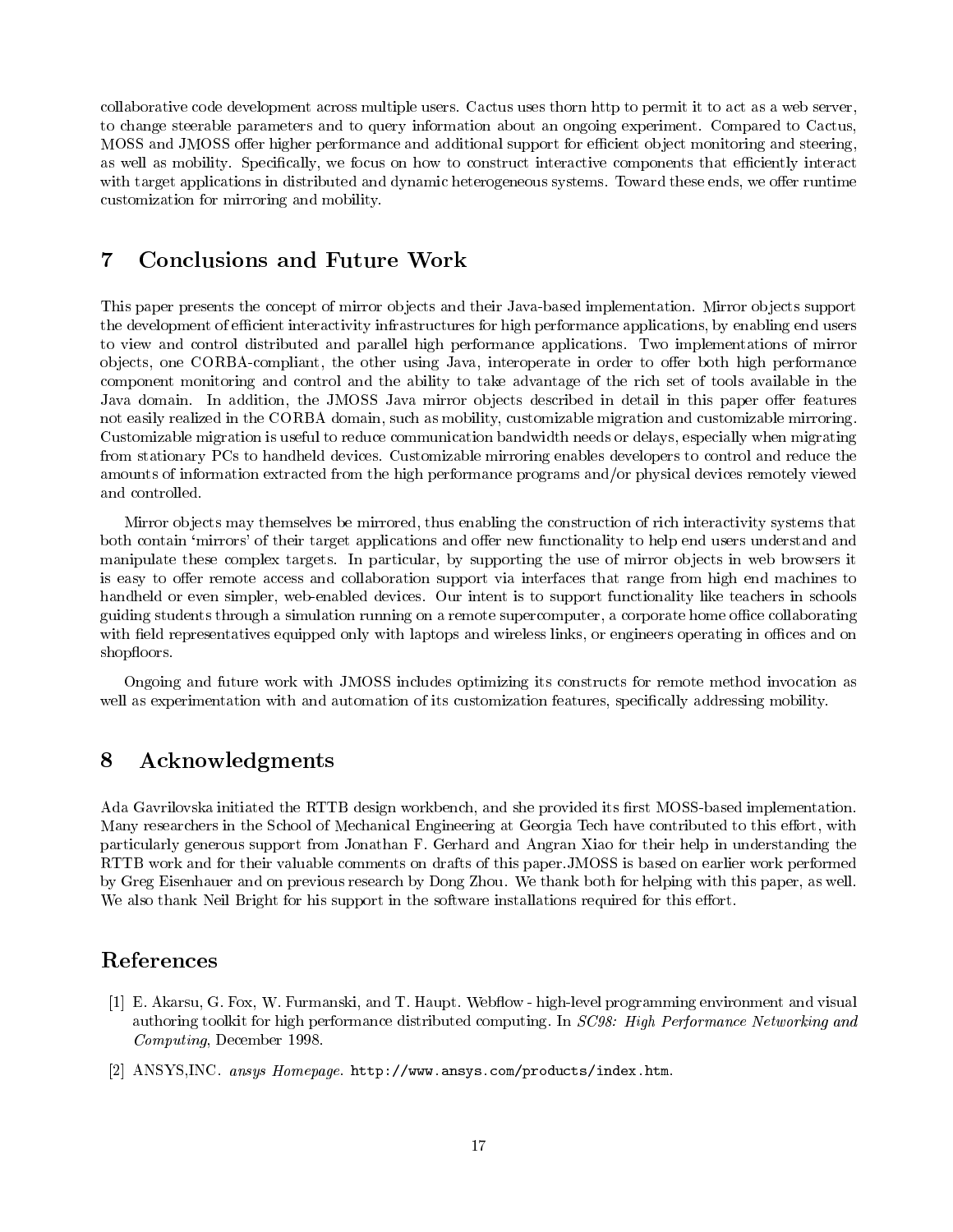- [3] R. Armstrong, D. Gannon, A. Geist, K. Keahey, S. Kohn, L. McInnes, S. Parker, and B. Smolinski. Toward a common component architecture for high-performance scientific computing. In Procedings of the 8th IEEE International Symposium on HIgh Performance Distributed Computation, pages 115-124, August 1999.
- [4] B. Bramley, K. Chiu, S. Diwan, D. Gannon, M. Govindara ju, N. Mukhi, B. Temlo, and M. M. Yechuri. A component based services architecture for building distributed applications. In Proceedings of High Performance Distributed Computing (HPDC-2000), pages 51-59, August 2000.
- [5] Chemical Engineering Applications Technology. http://sharan.ncsa.uiuc.edu/chemengathome /home.page.docs/chemeng.html.
- [6] G. Eisenhauer. An Object Infrastructure for High-Performance Interactive Applications. PhD thesis, Georgia Institute of Technology, 1998.
- [7] G. Eisenhauer, F. Bustamente, and K. Schwan. Event services for high performance computing. In Proceedings of High Performance Distributed Computing (HPDC-2000), August 2000.
- [8] G. Eisenhauer, B. Plale, and K. Schwan. Dataexchange: High performance communication in distributed laboratories. Journal of Parallel Computing,  $(24):1713-1733$ , 1998.
- [9] G. Eisenhauer and K. Schwan. An ob ject-based infrastructure for program monitoring and steering. In Proceedings of the 2nd SIGMETRICS symposium on Parallel and Distributd Tools(SPDT'98), pages 10-20, August 1998.
- [10] T. G. Gabrielle Allen, Werner Benger and etc. The cactus code: A program solving environment for the grid. In Proceedings of High Performance Distributed Computing (HPDC-2000), pages  $253-260$ , August 2000.
- [11] J. Gerhard, , J. Allen, D. Rosen, and F. Mistree. A distributed product realization environment for design and manufacturing. submitted to ASME Computers and Information in Engineering Conference, 2000.
- [12] J. Gerhard, S. Duncan, Y. Chen, J. Allen, D. Rosen, F. Mistree, and A. Dugenske. Towards a decison-based distributed product realization envoroment for engineering sysems. In Proceedings ASME Computers in Engineering Conference (DETC/CIE-9085, September 1999.
- [13] W. Gu, G. Eisenhauer, and K. Schwan. Falcon: On-line monitoring and steering of parallel programs. Concurrency: Practice and Experience,  $10(9)$ :699-736, August 1998.
- [14] J. K. Hollingsworth, B. P. Miller, M. J. R. Gonalves, O. Naim, Z. Xu, and L. Zheng. Mdl: A language and compiler eor dynamic program instrumentation. In International Conference on Parallel Architectures and Compilation Techniques, November 1997.
- [15] J. Maassen, R. van Nieuwpoort, R. Veldema, H. Bal, and A. Plaat. An efficient implementation of java's remote method invocation. In ACM SIGPLAN Symposium on Principles and Practice of Parallel Program $ming (PPoPP'99)$ , pages 173-182, May 1999.
- [16] National Center for Supercomputing Applications and University of Illinois at Urbana-Champaign. NCSA Habanero. http://havefun.ncsa.uiuc.edu/habanero/.
- [17] NCSA. Portals to Scientific Computing. http://morefun.ncsa.uiuc.edu/cpa/.
- [18] NCSA Alliance. Access grid. http://www-fp.mcs.anl.gov/fl/accessgrid.
- [19] NPACI. Grid Portal Toolkit (GridPort). http://gridport.npaci.edu/.
- [20] G. M. Olson, D. E. Atkins, R. Clauer, T. A. Finholt ,F. Jahanian, T. L. Killeen, A. Prakash and T. Weymouth. The upper atmospheric research colloboratory. In *Interactions*,  $5(3):48–55$ , 1998.
- [21] C. M. Pancerella, L. A. Rahn, and C. L. Yang. The diesel combustion collaboratory:combustion researchers collaborating over the internet. In Proceedings of the ACM/IEEE SC99 Conference, November 1999.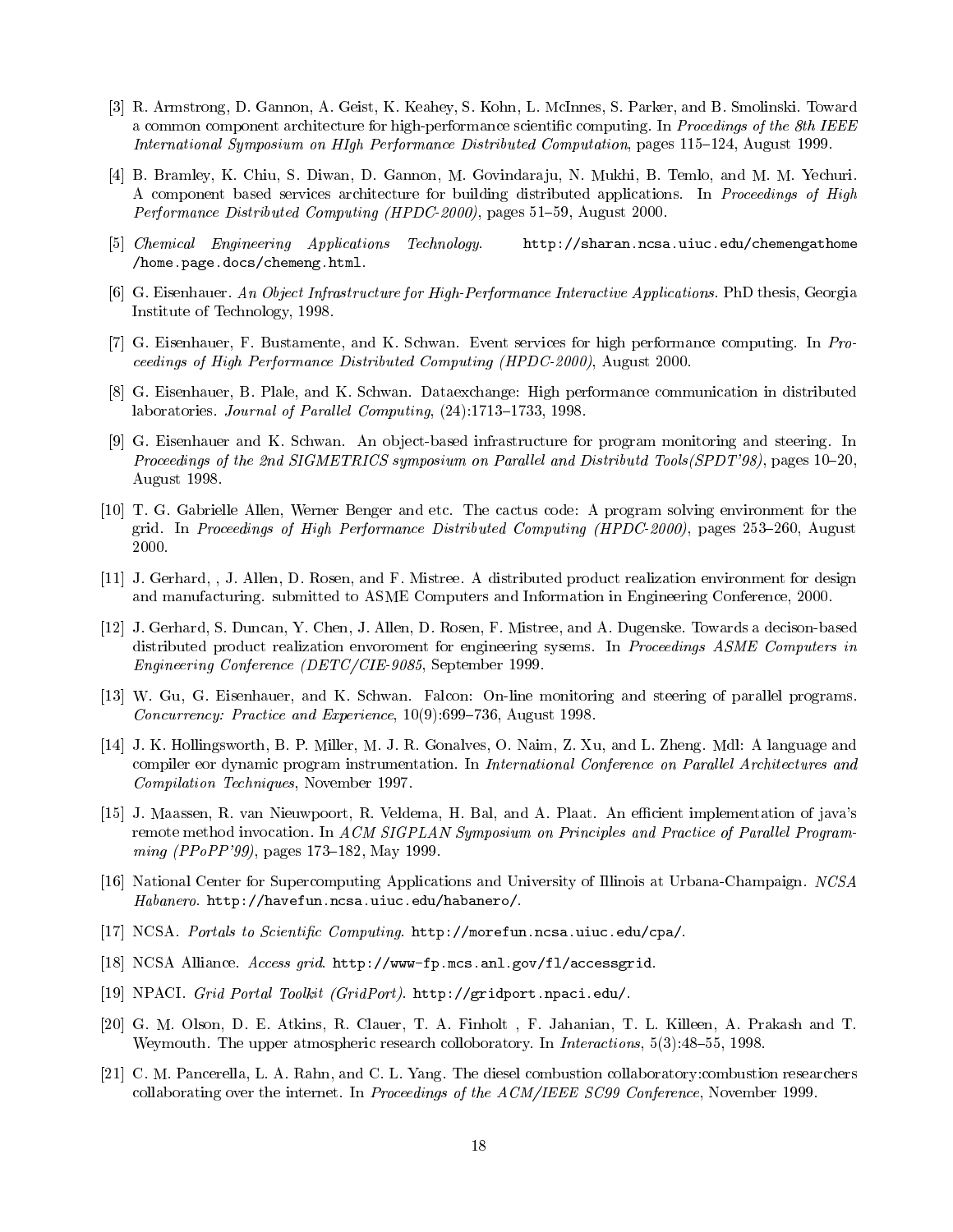- [22] Parametric Technology Corporation (PTC). Pro/ENGINEER Homepage. Corporation  $(PTC)$ . http://www.ptc.com/products/proe/index.htm.
- [23] B. Parvin, J. Taylor, G. Cong, and M. O'Keefe. Deepview: A channel for distributed microscopy. In Proceedings of the ACM/IEEE SC99 Conference, November 1999.
- [24] B. Plale, G. Eisenhauer, J. Heiner, V. Martin, K. Schwan, and J. Vetter. From interactive applications to distributed laboratories. IEEE Concurrency,  $6(2)$ : 78–90, April-June 1998.
- [25] D. Rosen, Y. Chen, J. Gerhard, J. Allen, and F. Mistree. Design decison templates and their implementation for distributed design and fabrication. submitted to ASME CIE, DAC, DFM Conference, Joint Sessions on SFF, 2000.
- [26] D. W. Rosen. Progress towards a distributed product realization studio: The rapid tooling testbed. In 3rd IFIP WG 5.2, Proceedings of Workshop on Knowledge Intensive Cad (KIC-3), December 1998.
- [27] D. Silva and K. Schwan. Ctk: Configurable object abstractions for multiprocessors. to appear in IEEE Transactions Software Engineering, also see GIT-CC-97-03.
- [28] M. Straer, J. Baumann, and F. Hohl. Mole: a java based mobile agent system. In M. Muehlhuser: (ed.),  $Special Issues in Object Oriented Programming, pages 301–308, 1997.$
- [29] J. Vetter and K. Schwan. High performance computational steering of physical simulations. In IEEE International Parallel Processing Symposium (IPPS), April 1997.
- [30] D. Zhou, K. Schwan, G. Eisenhauer, and Y. Chen. Supporting distributed high performance application with java event channels, to appear in the 2001 International Parallel and Distributed Proceeding Symposium(PDPS), April 2001.

#### Sample Wrapper Object  $\mathbf{A}$

The following is a sample code segment for the RTTB design workbench, including the mirror interface and the State class dened by the user, and the wrapper class generated by jmossw. The original Java class Experiment interacts with the target application via a MOSS mirror not shown in this code fragment:

```
/* user defined mirror interface */
 public interface RemoteExpInterface extends java.rmi.Remote {
  static final String appName="RTTB";
 State state;
        \mathbf{1}int runProe(String trailFile,String proeFile)throws RemoteException;
  int runAnsys(String proeFile,String ansysFile)throws RemoteException;
  int runFdmaxi(String ansysFile) throws RemoteException;
  int start(int N2, float Fw, int Pd, float Load, String
  trailFile) throws RemoteException;
  int pause( ) throws RemoteException;
  int stop( ) throws RemoteException;
   int resume( ) throws RemoteException;
}
/* user defined state class */
 class State {
  int status;
  float finalResult;
}
```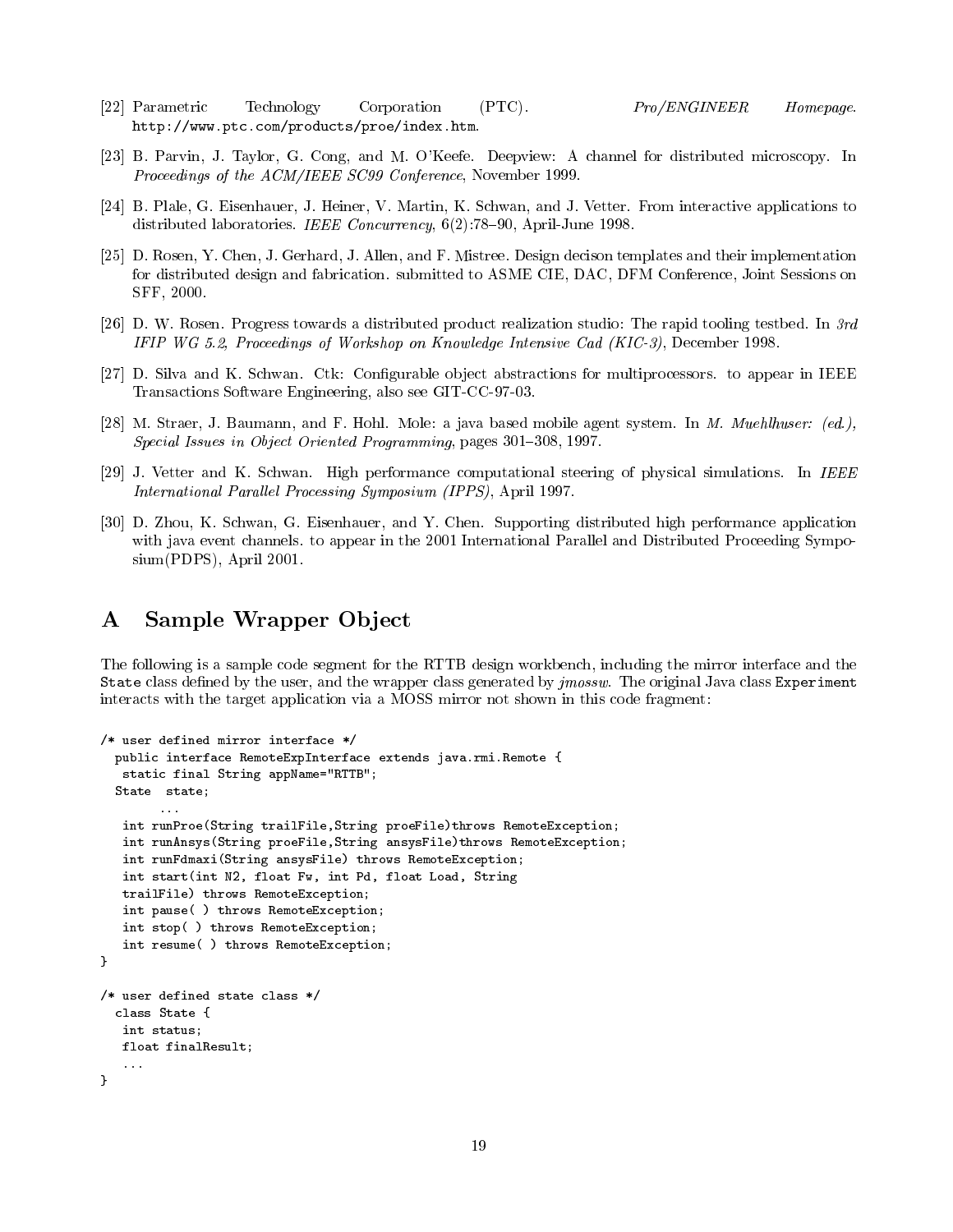```
/*wrapper class generated by jmossw */
class RemoteExperiment extends UnicastRemoteObject
       implements RemoteExpInterface, jecho.PushSupplier{
  protected Experiment appObject;
 PushSupplierHandle tpsh;
  //associate the application object with wrapper object
  RemoteExperiment(Experiment app) throws RemoteException {
       appObject = app;
       JMOSS_init(RemoteExpInterface.appName);
      appObject.wrapperObject = this;
   }
  // initialize event channel and RMI call
  void JMOSS_init(String appName) {
    try {
    tpsh=new PushSupplierHandle (this,"java.lang.Object");
    String chanName = "JMOSS-"+appName;
    String bindName = "//localhost"+"/"+"JMOSS-"+appName;
    tpsh.connectTo (new EventChannel(chanName,
                                      "java.lang.Object")))
    RemoteExpeInterface exp = new RemoteExperiment();
    Naming.rebind(bindName, this);
    }catch (Exception e) { e.printStackTrace();}
    state = new State();
  \mathcal{F}}
  // attribute access methods
  void experiment_Set_status(int command) throws RemoteException {
        state.status = command;
        //user's code to change application object's state
        tpsh.send(state,true);
  \rightarrow}
  int experiment_Get_status( ) throws RemoteException {
      return State.status;}
          ...
  // methods defined in mirror interface
  int start(int N2, float Fw, int Pd,float Load, String trailFile)
              throws RemoteException {/*user's code */}
                    ...
  int pause( ) throws RemoteException {/*user's code;*/}
  int resume( )throws RemoteException {/*user's code;*/}
}
```
 ${\tt State}$  and  ${\tt RemoveexpInterface}$  are the user-defined 'state' class and mirror interface, respectively. RemoteExperiment is the wrapper class generated by *jmossw*. The application-level 'object' described by class Experiment is not shown here.State defines the state contained in the mirror object. In the trivial case, this state exactly corresponds to the state of the application object being mirrored. RemoteExpInterface defines methods that mirror ob jects can call to steer the application. RemoteExperiment implements the mirror interface. Its constructor assigns the wrapped application object to variable appObject, creates event channels, registers the remote object, and notifies the application of the wrapper object. Wrapper is an event provider from the mirror object's point of view. The events it provides as a JECho PushSupplier are the state changes occurring in the instrumented application ob ject that are of interest to the Java mirror.

Following these definitions, the JMOSS init called by the constructor initializes the RMI call mechanism, creates the event channel for transporting monitoring information from the application to the mirror object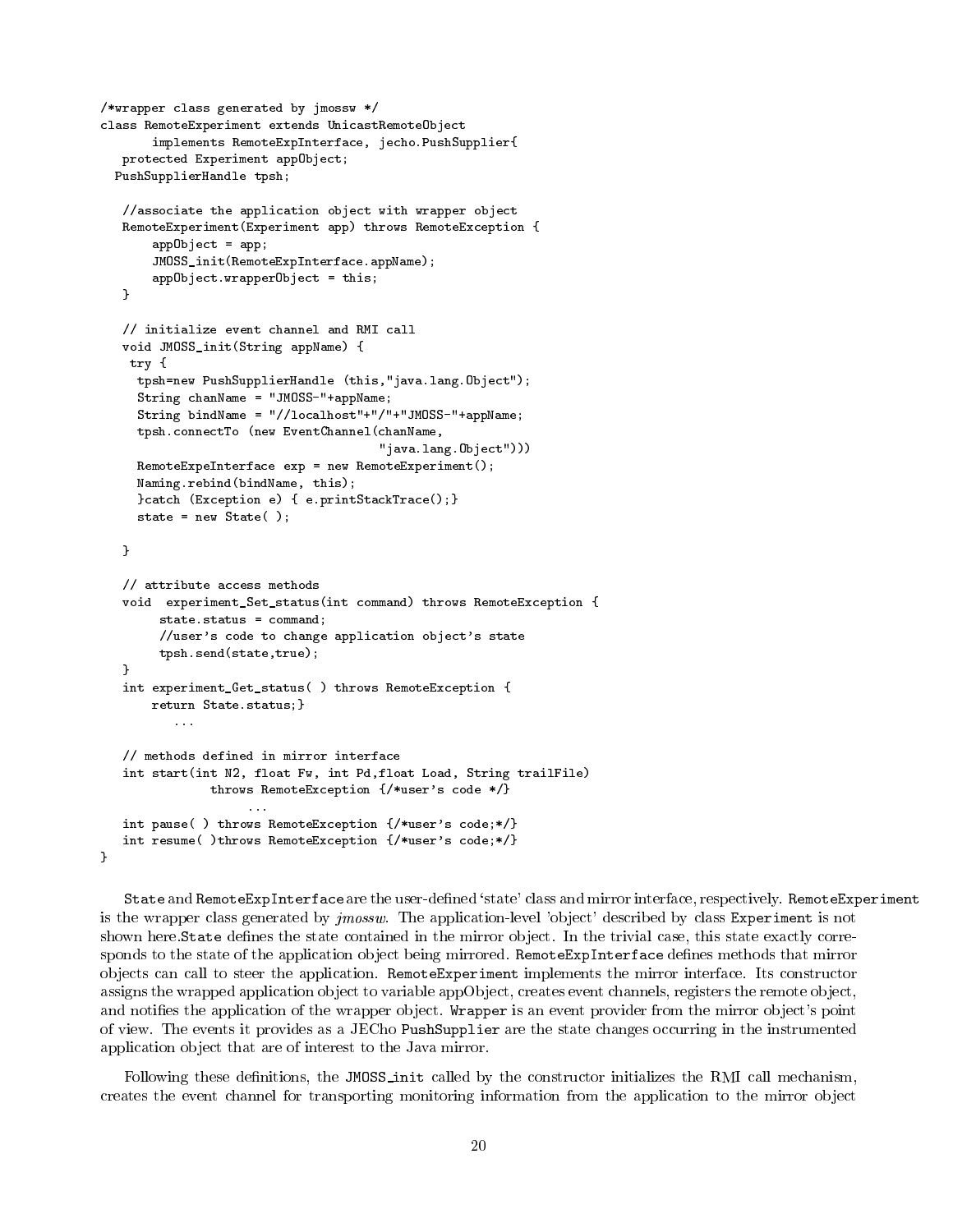(JMOSS currently uses one event channel per monitored application ob ject), binds the event channel to the mirror object, and finally, creates the mirror state (see the new State call). As stated earlier, accesses to state attributes occur only via get/set methods that are generated by the wrapper generator. The methods defined on this particular object get and set certain experiment attributes. An attribute set method call on a wrapper ob ject results in an update of the wrapper and application's state that is also propagated to the mirror ob jects (see the tpsh.send call in the code). This call offers an option as to whether such updates should be done asynchronously or synchronously ('true' means 'synchronous' and is the default option). An attribute get call returns the desired application state, not by actually calling the application ob ject, but by reading and returning the wrapper's state. Recall that its state updates are performed automatically, via events pushed by the application-level event provider.

The final lines of code in this example involve running, pausing, and stopping the actual application components remotely controlled via the RTTB design workbench. These components include codes like ProE[22], Ansys[2], and experimental packages like FdMaxi. Such creation and control is done via user-provided operations defined on application components.

An additional variable, wrapper0bject, which refers to the wrapper object, should be added to the application class definiation. Wherever user-defined state is changed in the application, a method call statement which invokes the wrapper's set method should be inserted. This ensures that the wrapper's state is changed and that these state changes are propagated to the appropriate mirror ob jects.

# **B** Sample Mirror Object

The example shown here is a sample JMOSS mirror object MirrorExperiment used in RTTB runs, which is generated by mirror generatorjmossm.

MirrorExperiment's initialization method subscribes to the event channel and then acquires a remote reference of wrapper object. MirrorExperiment has all methods defined in mirror interface. The implementations of these methods are remote method invocation on the wrapper ob ject. User should implement push( ) method, which handles state updates.

```
public class MirrorExperiment implements jecho.PushConsumer{
  PushConsumerHandle dpch;
  RemoteExpInterface exp;
  State state;
  MirrorExperiment(appName, remotehost) {
        JMOSS_init(appName,remotehost);
  }
  JMOSS_init(String appName,Stirng remotehost) {
   dpch = new PushConsumerHandle(this, new PolicyObject( ));
   try {
       String chanName = "JMOSS-"+appName;
      dpch.connectTo (EventChannel.open (chanName),-1))
       String bindName = "//remotehost"+"/"+"JMOSS-"+appName;
      exp = (RemoteExpInterface) Naming.lookup(bindName);
     } catch (Exception e) {
       System.err.println("Monitor exception:"+e.getMessage());
       e.printStackTrace();
  }
  int runProe(String trailFile,String proeFile){
      exp.runProe(trailFile,proeFile);}
```